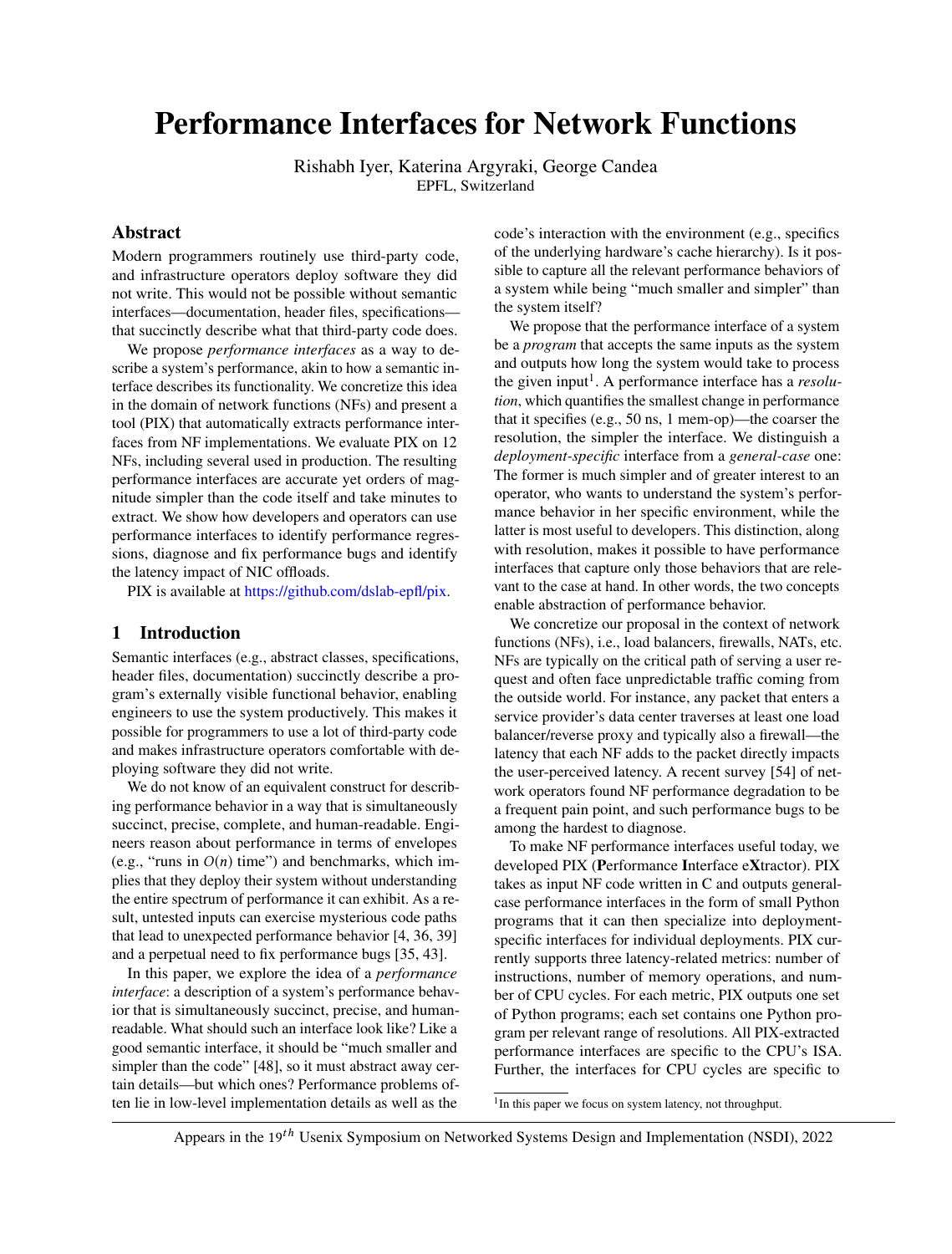the micro-architecture of the underlying hardware and assume that the NF does not contend for hardware resources with other processes (i.e., assume either smart process co-location [\[12,](#page-13-1) [31,](#page-14-6) [52\]](#page-14-7) or process isolation, using techniques such as cache partitioning [\[77\]](#page-15-0)). Under the covers, PIX employs symbolic program analysis techniques to reason about the NF's performance behaviors.

We evaluate PIX on 12 open-source NFs, including the Katran load balancer [\[71\]](#page-15-1) used at Facebook, the Natasha NAT [\[58\]](#page-14-8) used at Scaleway and the XDP packet filter from the Cilium project [\[14\]](#page-13-2). All 12 NFs were written using either the Linux kernel's eBPF XDP [\[82\]](#page-15-2) framework or the DPDK [\[21\]](#page-14-9) kernel-bypass framework, two of the most popular ways to develop high-performance NFs. Our evaluation shows that the extracted performance interfaces are accurate yet orders of magnitude simpler than the code, and take minutes to obtain. We show how performance interfaces extracted by PIX can be used to identify performance regressions, diagnose and fix performance bugs, and identify the latency impact of NIC offloads.

In summary, we make two contributions in this paper:

- We propose the concept of performance interfaces, which leverages the notions of performance resolution and deployment-specific interfaces to enable abstraction of performance behavior.
- We demonstrate that it is feasible to build a tool that automatically extracts performance interfaces from NF code, and that these interfaces can be accurate-yet-simple enough to help understand and debug performance.

In the rest of the paper, we describe how we think a performance interface should look like ([§2\)](#page-1-0). Then, we describe PIX ([§3\)](#page-4-0) and use it to evaluate the feasibility and utility of performance interfaces for NFs ([§4\)](#page-7-0). Finally, we discuss how PIX can generalize to systems beyond NFs ([§5\)](#page-12-0), related work ([§6\)](#page-12-1), and conclude ([§7\)](#page-13-3).

## <span id="page-1-0"></span>2 Performance Interfaces

In this section, we present our proposal for performance interfaces, and describe how we envision them being used.

Target audience: We target two categories of audience for any system: The *developers* write the code for the system and are familiar with its low-level implementation details, but not necessarily with all possible performance behaviors it can exhibit. The *operators* did not write the code but instead seek to use/deploy/build on top of the system in their respective environments. They

are unfamiliar with and do not necessarily want to understand its low-level details. Further, unlike the developers who care about the system's performance in all settings, they care primarily about its performance in their specific use-case/deployment. These categories can vary from system to system—the developer of an application A might themselves be building upon on a network stack B, making them an operator for that stack.

**Design goals:** We envision that a "performance interface" must describe the system's externally visible *performance* behaviors, just as a semantic interface describes a system's externally visible functionality [\[48\]](#page-14-4).

The primary challenge in summarizing performance is that systems typically expose a greater variety of performance behaviors than semantic ones. Hence, a performance interface that perfectly predicts every possible performance behavior would likely be so complex that it wouldn't deserve to be called an interface.

We look for a compromise, i.e., a way to summarize performance that achieves a good balance between the following properties: (1) Accuracy, i.e., the ability to summarize performance completely (for every possible input) and precisely (with a small error). (2) Simplicity, i.e., being smaller than the code and as abstract as possible—summarize performance in terms of primitives appropriate for a semantic interface of the system, and reveal implementation details only when necessary.

We also aim for (3) **Portability**. A system's performance may depend significantly on its environment (e.g., workload, hardware). For instance, adversarial traffic causing L3 cache misses can degrade NF latency by  $3\times$  [\[64\]](#page-15-3). The interface should make it easy to quantify the impact of a particular environment on performance, enabling porting of the interface across deployments.

State of the art: Today, performance is typically summarized through upper bounds—Big-Oh notation or worstcase execution time [\[79\]](#page-15-4)—and statistics (e.g., x-th percentile latency). These descriptions maximize simplicity at the cost of accuracy—there are many inputs for which they do not provide accurate predictions.

We draw inspiration from two recent proposals that describe a system's performance behavior as performance annotations [\[69\]](#page-15-5) and performance contracts [\[41\]](#page-14-10) respectively. Freud [\[69\]](#page-15-5) describes a method's performance as a performance annotation: a set of ⟨input/global-variable constraints, performance formula⟩ tuples, and each formula is a mathematical function of the method's input and/or global variables. Bolt [\[41\]](#page-14-10) describes an NF's latency as a "performance contract:" a set of ⟨input constraints, performance formula) tuples, where each formula is a function of the system input and "Performance-Critical Variables" (PCVs).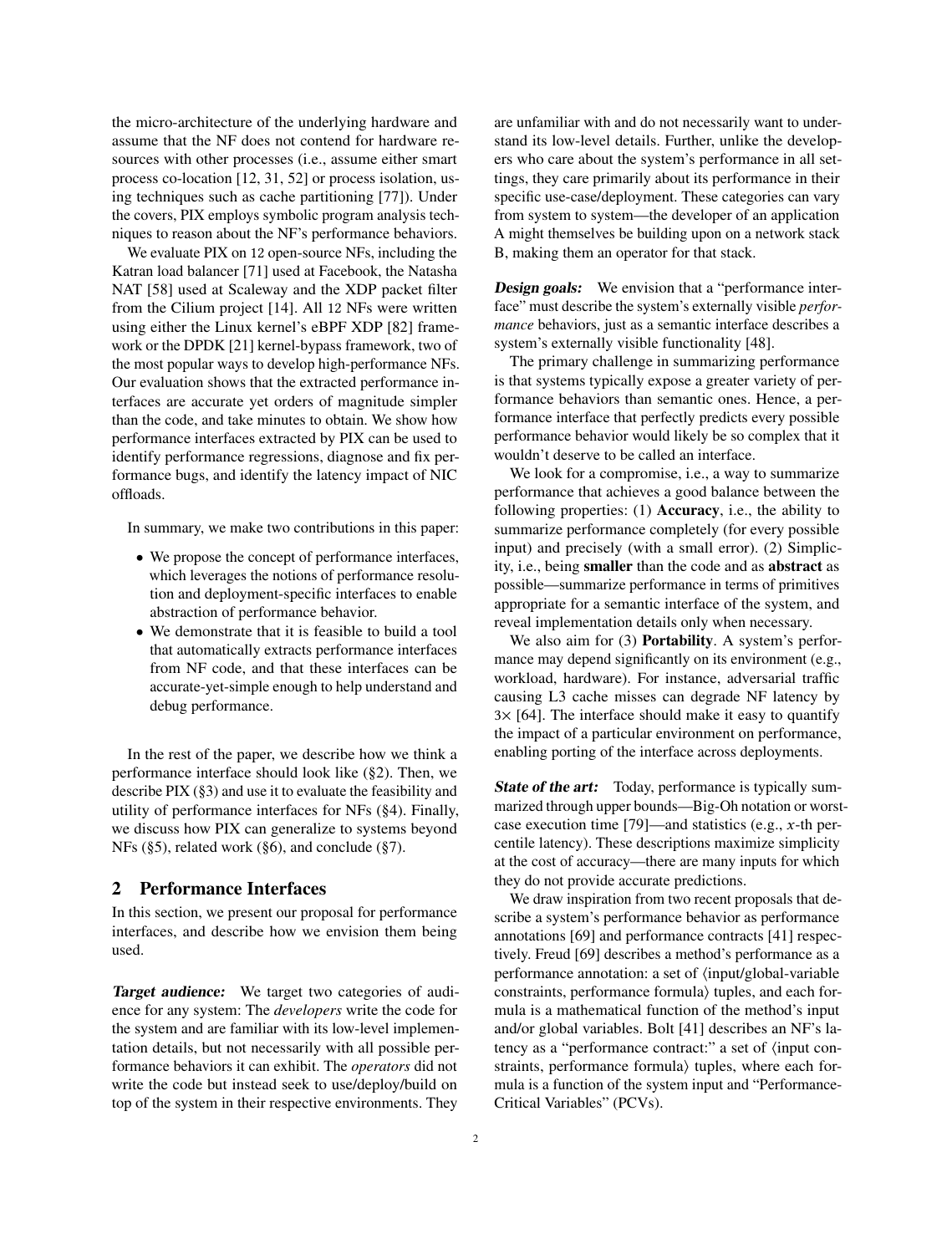Since we reuse the idea of PCVs from performance contracts [\[41\]](#page-14-10), we elaborate upon them here. A PCV is a parameter that captures the influence on performance of all factors other than the input packet (e.g., NF configuration, state built up by prior packets, hardware characteristics, etc). A PCV is not always an explicit variable in the NF implementation, rather it can be an implicit "ghost" variable [\[29,](#page-14-11) [32\]](#page-14-12). For instance, if an NF employs a hash table, a PCV could be the "number of collisions" encountered by the current packet—this ghost variable allows latency to be expressed as a function of, among other things, the number of collisions. Independent prior work [\[37,](#page-14-13) [38\]](#page-14-14) on symbolic bounds has also argued for the use of a PCV-like abstraction to succinctly summarize the performance behavior of stateful programs.

However, neither annotations nor contracts were designed to be "performance interfaces". Contracts sacrifice simplicity for accuracy—they include a list of input constraints, which can be as many as the number of execution paths through the system and reveal low-level implementation details *even when unnecessary*. Annotations do not meet our accuracy goal as they do not capture how performance depends on state built from past inputs, e.g., the contents of a hash table or a hardware cache (Appendix [A\)](#page-15-6).

Definition: The *performance interface* of a program P with procedures  $p_1, p_2, ...$  is a program  $S_p = \{p'_1, p'_2, ...\}$ .<br>A procedure  $p' \in S_p$  takes the same inputs as the corre-A procedure  $p'_i \in S_p$  takes the same inputs as the corresponding  $p_i \in P$  and returns the performance of executing  $p_i$ . This return value corresponds to a performance metric (e.g., # of x86 instructions, # of CPU cycles). The *resolution*  $r$  of  $S_p$  is the smallest difference in performance that  $S_p$  can specify: if  $\mathcal{P}(p_i(I))$  is  $p_i$ 's performance given input I, then  $|p'_i(I) - \mathcal{P}(p_i(I))| < r$ ,  $\forall p_i, I$ .<br>A performance interface can be for the "general"

A performance interface can be for the "general case" or specific to a deployment.

In a *general-case performance interface*, the procedures  $p'_i$  compute performance as a function of PCVs [\[41\]](#page-14-10). PCVs ensure that the interface can describe the performance of each  $p'_i$  in full generality, i.e., for arbitrary workloads and hardware configurations.

A *deployment-specific performance interface* is simpler than the general-case one and does not contain PCVs. Instead, procedure  $p'_i$  returns performance as a statistic (e.g., median, max, 99th percentile), computed for a given joint probability distribution of the PCVs that describes P's environment for a particular deployment. In this work, an NF's deployment environment is defined by its configuration read at startup, a representative workload, and the specific hardware it runs on.

**Example:** We illustrate with an example implementation of a MAC learning bridge (Fig. [1\)](#page-2-0) that uses a

```
void bridge(pkt* p, time_t now) {
  expire stale ports(now);
  if (invalid_hdr(p)) {
      DROP(p);return;
  }
   /* Learning source MAC addr */
  if(!slow_MACtable_get(p->src_mac, &p->port))
     slow_MACtable_put(p->src_mac,&p->port);
  else
  slow_MACtable_update(p->src_mac, now);
/* Forwarding based on dest MAC addr */
  if (fast_MACtable_get(p->dst_mac,&out_port))
     FORWARD(p,out_port);
  else if (slow_MACtable_get(p->dst_mac,&
    out_port))
     FORWARD(p, out port);
  else
     BROADCAST(p,p->port);
}
```
Figure 1. Example implementation of a MAC learning bridge

fast MAC table, implemented in hardware, and a slow software-based table, based on a cuckoo hash table. Table [1](#page-2-1) shows the performance cost of this implementation's procedures in terms of executed lines of pseudocode (LOP), a performance metric we use for illustration only. For now, we assume these costs, we elaborate on how they are obtained in [§3.](#page-4-0)

<span id="page-2-1"></span>

| <b>Operation</b>       | <b>Performance</b> [LOP]                         |
|------------------------|--------------------------------------------------|
| expire stale ports()   | $40 + 60 \times n$ stale                         |
| invalid hdr()          | 5                                                |
| DROP                   |                                                  |
| FORWARD                | 60                                               |
| BROADCAST              | 200                                              |
| fast_MACtable_get()    | 10                                               |
| slow_MACtable_get()    | 50                                               |
| slow_MACtable_update() | 70                                               |
| expire_stale_ports()   | $40 + 60 \times n$ stale                         |
| slow_MACtable_put()    | $110 + 80 \times n$ evicted                      |
|                        | $+120 \times \text{occ} \times \text{rehashing}$ |

Table 1. General-case performance of procedures called by the code in Fig. [1.](#page-2-0) Two have non-constant performance: expiring learned ports is linear in the number of stale ports, and doing a put () in the cuckoo hash table depends on the number of keys that must be evicted and whether rehashing is necessary.

Fig. [2](#page-3-0) shows two performance interfaces of this implementation. Since it exposes a single procedure, the performance interface also has a single procedure. The resolution of the performance interfaces is  $r = 50$  LOP.

The general-case interface gives performance as a function of 4 PCVs: number of stale flows  $(n$ <sup>\_stale</sup>), hash-table occupancy (occ), number of hash-table evictions triggered by this input (n\_evictions), and whether rehashing is needed (rehashing=1 if yes, 0 otherwise). Since the performance metric LOP is independent of the underlying hardware, all 4 PCVs are specific to the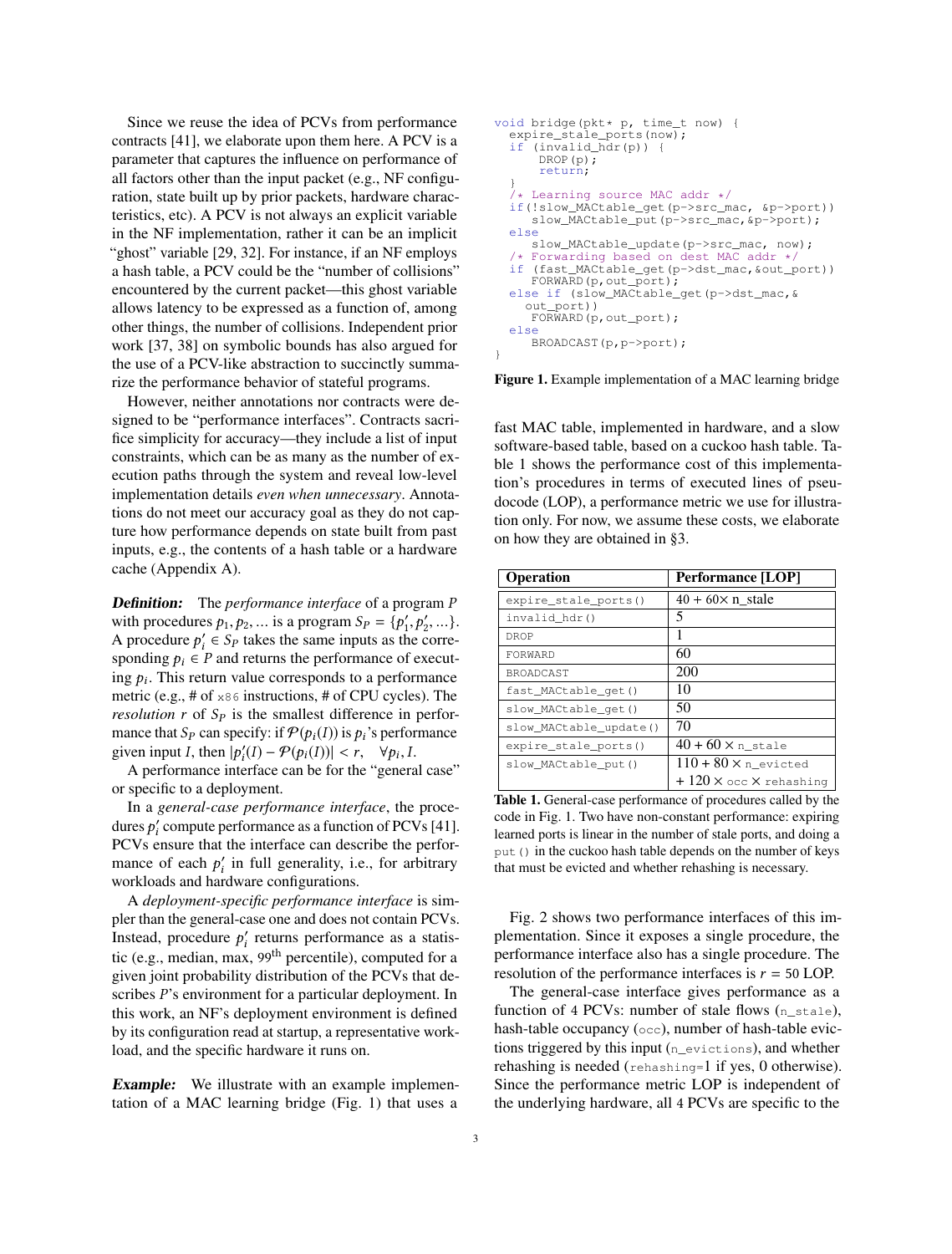```
def perf_bridge_gc(p,now):
  # Metric: LOP, Resolution: 50
  # NF state: slow_MACtable, fast_MACtable
  if invalid_hdr(p):
    return 46 + 60* n stale
  if fast_MACtable_get(p->dst_mac) or
    slow MACtable qet(p->dst mac):
    return 280 + 60* n_stale + 80*
    n<sub>evictions</sub> + (120* occ) * rehashing
  else
    return 445 + 60* n_stale + 80*
    n_evictions + (120* occ) * rehashing
                                                  def perf_bridge_ds(p,now):
                                                    # Metric: LOP, Resolution: 50
                                                     # Statistic: 50th percentile
                                                     # NF state: slow_MACtable, fast_MACtable
                                                    if invalid_hdr(p):
                                                       return 106 #(46+60)
                                                    if fast_MACtable_get(p->dst_mac) or
                                                       slow_MACtable_get(p->dst_mac):
                                                      return 340 #(280+60)
                                                    else
                                                       return 505 #(445+60)
```
Figure 2. General-case (left) and deployment-specific (right) performance interfaces for the bridge (Fig. [1\)](#page-2-0). Each return value in the latter is the median LOP executed for the assumed PCV distribution.

bridge's implementation. If the bridge stored the MAC table using a binary tree instead of a cuckoo hash table, the interface would describe performance using different PCVs (tree\_depth instead of rehashing).

The deployment-specific interface gives the median latency for a deployment where the expected workload is such that 50% of input packets encounter no hash collisions and expire  $\leq 1$  stale ports. The interface produces concrete numbers corresponding to this deployment-specific PCV distribution. Note, the deployment-specific interface does not restrict the inputs (e.g., the types of packets), it only instantiates the PCVs.

This performance interface captures all the performance behaviors of the bridge that are externally visible at resolution  $r=50$ . It is accurate, in that it correctly predicts performance (at the given resolution) for every possible input. It is smaller and simpler than the implementation: each procedure considers only three operations (invalid header check, fast table lookup, and slow table lookup), since these are the only ones that affect performance at  $r=50$ . Unlike the general-case interface, the deployment-specific interface makes assumptions about the expected workload.

Why represent the interface as a Python program? We believe that an interface that presents performance like the system itself—through code that branches on the input—is more intuitive than a list of input constraints for developers and operators. We chose Python due to its ubiquitous use [\[33\]](#page-14-15).

Resolution: Often, developers and operators do not care about certain performance differences, either because they do not affect their performance targets, or because they are masked by the environment. For example, developers building minute-scale applications may not care about µs-scale variability in the networking stack, while those building  $\mu$ s-scale ones typically do.

The notion of resolution enables the developer/operator reading the interface to choose between multiple levels of abstraction (trading off accuracy for simplicity) in a controlled manner. A performance interface at a specified resolution only differentiates between input classes whose performance differs by more than the resolution implementation details that cause variability relevant to the specific developer/operator are abstracted away. In our bridge example, a performance interface with a resolution of 1 LOP must report the performance of each forwarding behavior separately; an interface with resolution ><sup>=</sup> <sup>45</sup> LOP can abstract away the difference between a fast and slow lookup, and an interface with resolution ><sup>=</sup> <sup>115</sup> LOP can abstract away the difference between a successful and unsuccessful lookup.

Picking the right resolution: We envision developers/operators picking their respective resolutions based on the performance variability they are willing to tolerate in their deployment scenarios. In [§3,](#page-4-0) we show how PIX goes a step further for those unsure of the "right" resolution, by identifying a minimal set of resolution thresholds that yield all the possible different performance interfaces. This is possible since the performance interface can only elide each implementation detail at a distinct resolution threshold, which results in it not changing between two such thresholds. In our bridge example, {1, 20, 45, 115, 210} is such a minimal set of resolution thresholds, i.e., other resolutions don't yield different interfaces (e.g., the interface at  $r = 50$  is identical to that at  $r = 46$ ). By identifying these resolution thresholds, PIX enables developers and operators to easily pick the resolution (and corresponding interface) that achieves the desired trade-off between accuracy and simplicity.

Deployment-specific interfaces: We chose to have separate general-case and deployment-specific interfaces to provide a different balance between accuracy and simplicity for operators and developers respectively.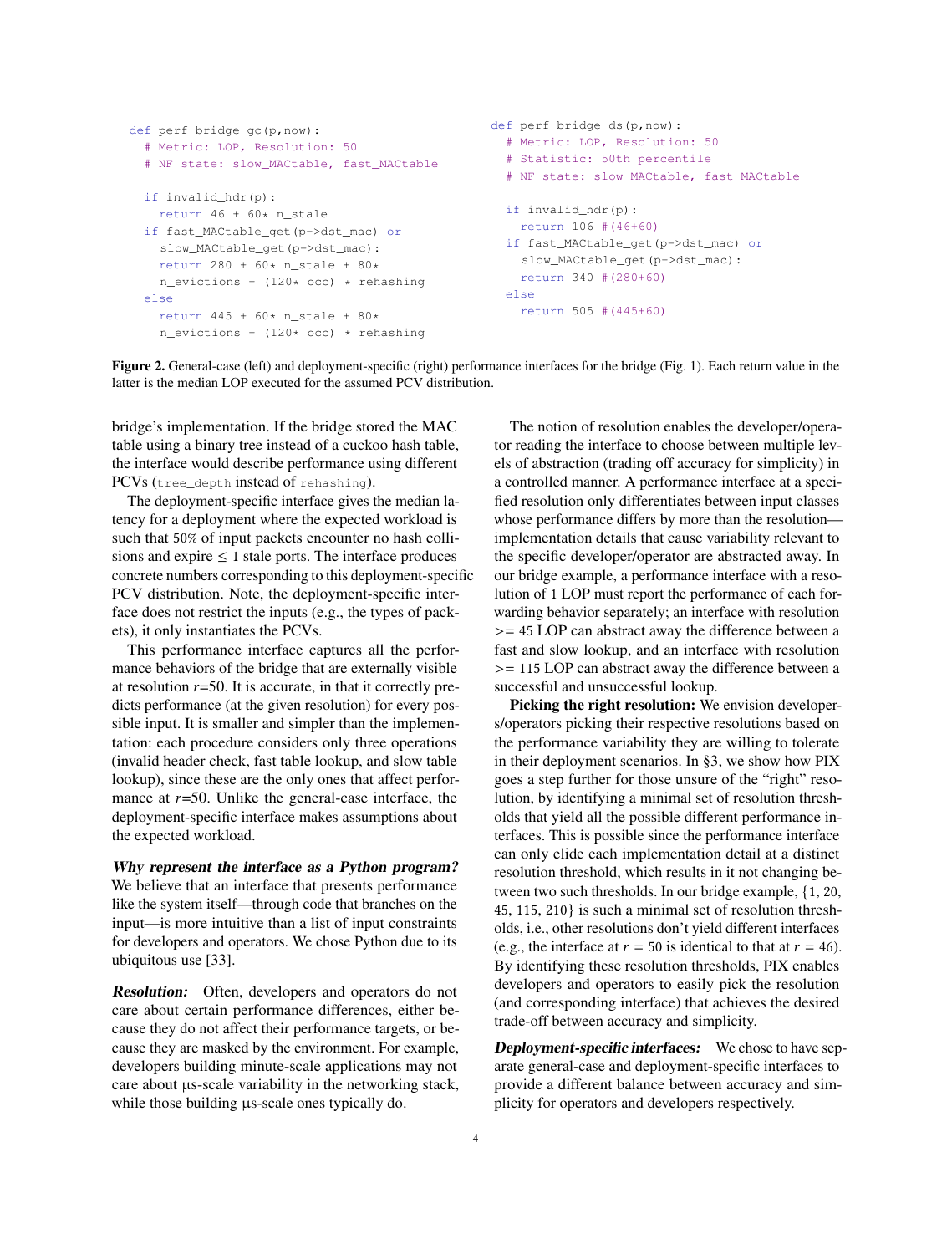General-case interfaces are meant for developers. Developers cannot always predict where/how their code will be deployed, and are hence often interested in the performance of their system when deployed in arbitrary environments. The general-case interface provides them with such a description by summarizing the impact of the environment on the system's performance using PCVs. While PCVs do reveal implementation details (e.g., n\_evicted, rehashing reveal the use of a cuckoo-hash table), these details *are necessary* to summarize performance *for an arbitrary workload*, so they must be represented in the general-case interface.

We designed the deployment-specific interface for operators. Since operators are unfamiliar with the system's implementation and only care about the system's performance behavior in their particular deployment environment, the deployment-specific interface does away with the hard-to-understand PCVs by instantiating them with a distribution specific to that deployment. This enables the deployment-specific interface to summarize performance in an NF-generic way—any NF would normally involve a header check and state lookups—and be understood by almost any NF operator. Of course, it does reveal one important aspect of the implementation, namely the distinct fast and slow tables. However, this aspect (which would have no place in a semantic interface) is crucial to any bridge operator interested in performance.

That said, we do not envision the separation between the general-case and the deployment-specific interfaces being set in stone—developers may refer to the deploymentspecific interface to understand performance in the face of specific workloads, while operators may refer to the general-case interface to understand performance beyond their expected workload.

# <span id="page-4-0"></span>3 Extracting Performance Interfaces

We now describe PIX, which takes as input an NF implemented in C and automatically extracts performance interfaces in the form of Python programs.

We designed PIX to meet two goals: (1) *miniminal developer effort*: developers/operators should not need to write performance test suites or proof lemmas, and (2) *allow for proprietary NFs*: NF vendors typically provide operators with only binaries [\[55\]](#page-14-16); it's ok for them to provide a performance interface, but not source code.

Fig. [3](#page-4-1) presents an overview of PIX. The NF developer gives the PIX back-end the NF source, augmented with a few single-line annotations akin to instantiating a type in a higher-level language. PIX combines this with a preanalysis of the data structures used by the NF and extracts the general-case interfaces for all meaningful resolution ranges. The NF operator provides the PIX front-end with an NF binary and general-case interface (provided by

<span id="page-4-1"></span>

Figure 3. Overview of PIX. GC and DS refer to general-case and deployment-specific respectively.

the NF developer), along with a (set of) packet trace(s) that represent the expected workload in their deployment. From these, PIX extracts the deployment-specific interfaces for all meaningful resolution ranges. NF developers/operators can also query PIX with a specific resolution, to get the interface at that resolution.

Limitations and Assumptions: The PIX back-end uses exhaustive symbolic execution (ESE) [\[45\]](#page-14-17) to automatically analyze the NF code. For this to work, the NF needs to be single-threaded, all its loops except the top-level event loop must have statically computable bounds, and it must keep all history-dependent state in data structures with clear interfaces. PIX cannot extract performance interfaces for NFs that do not meet these requirements.

Many (not all) data-plane NFs meet these requirements. For instance, many NFs are written using the eBPF [\[82\]](#page-15-2) framework as stateless modules that keep their state in cleanly separated, kernel-maintained eBPF maps [\[24\]](#page-14-18). Other examples include recently proposed NF frameworks that build upon the DPDK kernel-bypass framework [\[21\]](#page-14-9) like FastClick [\[5\]](#page-13-4) and Vigor [\[83\]](#page-15-7), which impose the use of a specific set of well-separated data structures to store NF state. Counterexamples include Intrusion Detection Systems (IDSes) and TCP-terminating NFs; in general PIX cannot extract interfaces for them and we describe this limitation in more detail in [§5.](#page-12-0)

PIX-extracted interfaces only summarize the processing latency for each packet and do not reason about queuing latencies. Reasoning about these latencies would require PIX to reason about multiple inputs together, and for this, we need to employ techniques more sophisticated than ESE [\[83\]](#page-15-7). Reasoning only about processing latency allows PIX to avoid reasoning about load-based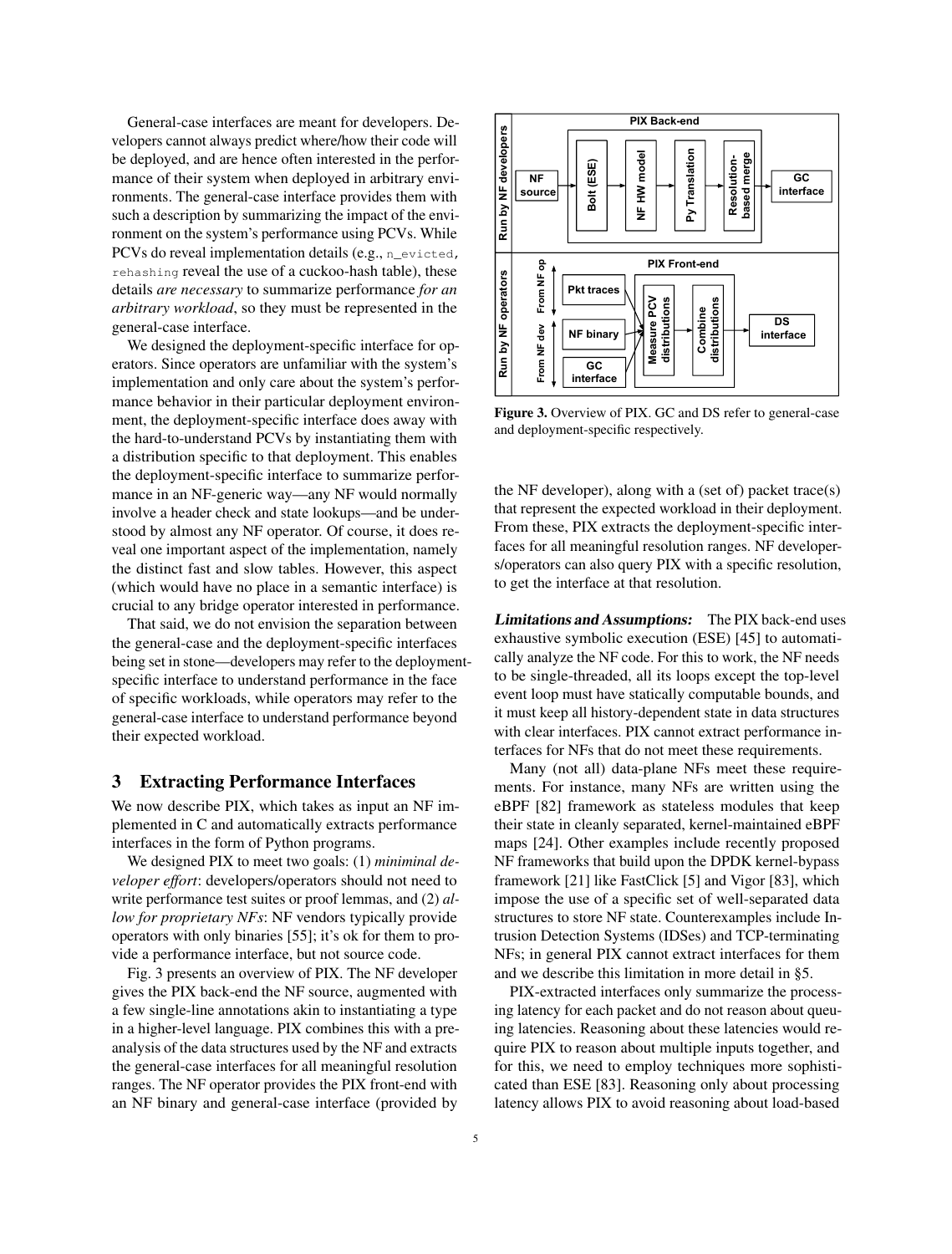variability since processing latency (unlike queueing latency) does not vary with load.

To capture how hardware affects performance with reasonable accuracy, PIX assumes that the NF runs pinned to a core and does not significantly contend for hardware resources, e.g., due to smart process isolation [\[12,](#page-13-1) [31,](#page-14-6) [52,](#page-14-7) [77\]](#page-15-0). We believe network operators keen on predictable performance are likely to employ such techniques.

Implementation: PIX builds on the KLEE symbolic execution engine [\[9\]](#page-13-5). We extended KLEE with 4629 lines of C++ code to implement the first two steps of the backend. We synthesize the Python-based interfaces using 1825 lines of OCaml. We implemented resolution-based merging and the PIX front-end in 1221 lines of Python.

#### 3.1 Extracting general-case interfaces

We now describe how the PIX back-end extracts generalcase interfaces from NF source code.

Step 0: Pre-processing: This step outputs the performance of each execution path of the NF in terms of hardware-independent metrics as a function of PCVs specific to the NF's implementation (we refer to these PCVs as *hardware-independent PCVs* henceforth). PIX currently supports two hardware-independent metrics instruction count and memory-access count. We call this Step 0 because it is not part of our contribution, we largely reuse the approach and tool from Bolt [\[41\]](#page-14-10).

Bolt relies on the observation that data-plane NFs tend to use the same, relatively few data structures, mainly hash tables/maps and buffers/rings. One can therefore collect these data structures in a library, have an expert "pre-analyze" them once, and then amortize this analysis cost across all NFs that use the library. Bolt's preanalysis consists of two manual tasks for each call in the library's interface: (1) identify the PCVs relevant to that call, and (2) write a simple symbolic model of the call. Such manual effort is reasonable because it is a rare effort (e.g., once per update to the Linux kernel's eBPF maps) and it is done by the maintainer of the data structure library instead of its users. To illustrate, there were 34 new commits in Linux's eBPF maps last year [\[23\]](#page-14-19) while the Cilium project [\[14\]](#page-13-2) alone—just one among hundreds of projects that leverage eBPF maps—had an order of magnitude more commits during that same period [\[13\]](#page-13-6). Further, independent prior work [\[38\]](#page-14-14) has observed that most data structures require only a "few" PCVs, and identifying them is "straightforward". Our experience as the "experts" for this work corroborated this observation identifying PCVs required only single-line loop annotations which took  $\leq 1$  person-hour for someone familiar with the data structure code.

The Bolt tool takes as input the NF source code, as well as the symbolic models and loop annotations for the state-accessing calls made by the NF; and outputs the performance of each execution path through the NF as a function of the hardware-independent PCVs.

In Step 0, PIX uses the Bolt tool as stated above, and also automatically instruments the NF code such that it can log the values of the hardware-independent PCVs for each input packet encountered.

Step 1: NF-domain hardware model: This step characterizes the performance of each execution path of the NF in terms of hardware-dependent metrics (CPU cycles), by introducing hardware-dependent PCVs; i.e., PCVs that capture the interaction between NF and hardware.

PIX uses the notion of a CPI (Cycles Per Instruction) stack [\[27\]](#page-14-20) to compute the number of CPU cycles of an execution path. A CPI stack breaks down the average CPI for a program executing on a given microprocessor into a base CPI plus various CPI components that reflect "lost" cycle opportunities due to miss events such as branch mispredictions and cache/TLB misses. In general, replicating a perfect CPI stack is infeasible—it is equivalent to analyzing each execution path to the depth provided by a cycle-accurate simulator.

We leverage NF-domain knowledge to eliminate CPI components and pick only the necessary set of hardwaredependent PCVs. When an NF runs pinned to a core and with limited contention for hardware resources, the dominant hardware factor that influences its performance is the last-level cache (LLC) [\[20,](#page-14-21) [52,](#page-14-7) [77\]](#page-15-0). Hence, PIX introduces only two hardware-dependent PCVs—base\_CPI and LLC\_miss\_latency—and expresses a path's CPU cycle count as instructions  $\cdot$  base CPI + LLC misses  $\cdot$ LLC\_miss\_latency. Note, while PIX uses the same two PCVs for all NFs, the values of these PCVs vary with each <*NF, HW*> pair ([§3.2\)](#page-6-0). To track possible LLC misses, PIX leverages taint-analysis [\[70\]](#page-15-8) to identify independent heap accesses specific to the current input; it then branches on each such access, with one outcome being an LLC miss and the other an LLC hit.

Step 2: Python program: The previous steps specify an NF execution path as a set of symbolic constraints on the input packet and symbols arising from calls to data structures; this step translates these constraints into human-readable python code and outputs a general-case performance interface of the NF with a resolution of 1.

PIX translates symbolic constraints on the input packet using knowledge of the header format of the popular networking protocols (e.g., IPv4, TCP, QUIC). For instance, the constraint  $pkt[23:24] == 6$  on a non-tunnelled IPv4 packet is translated to pkt.isTCP.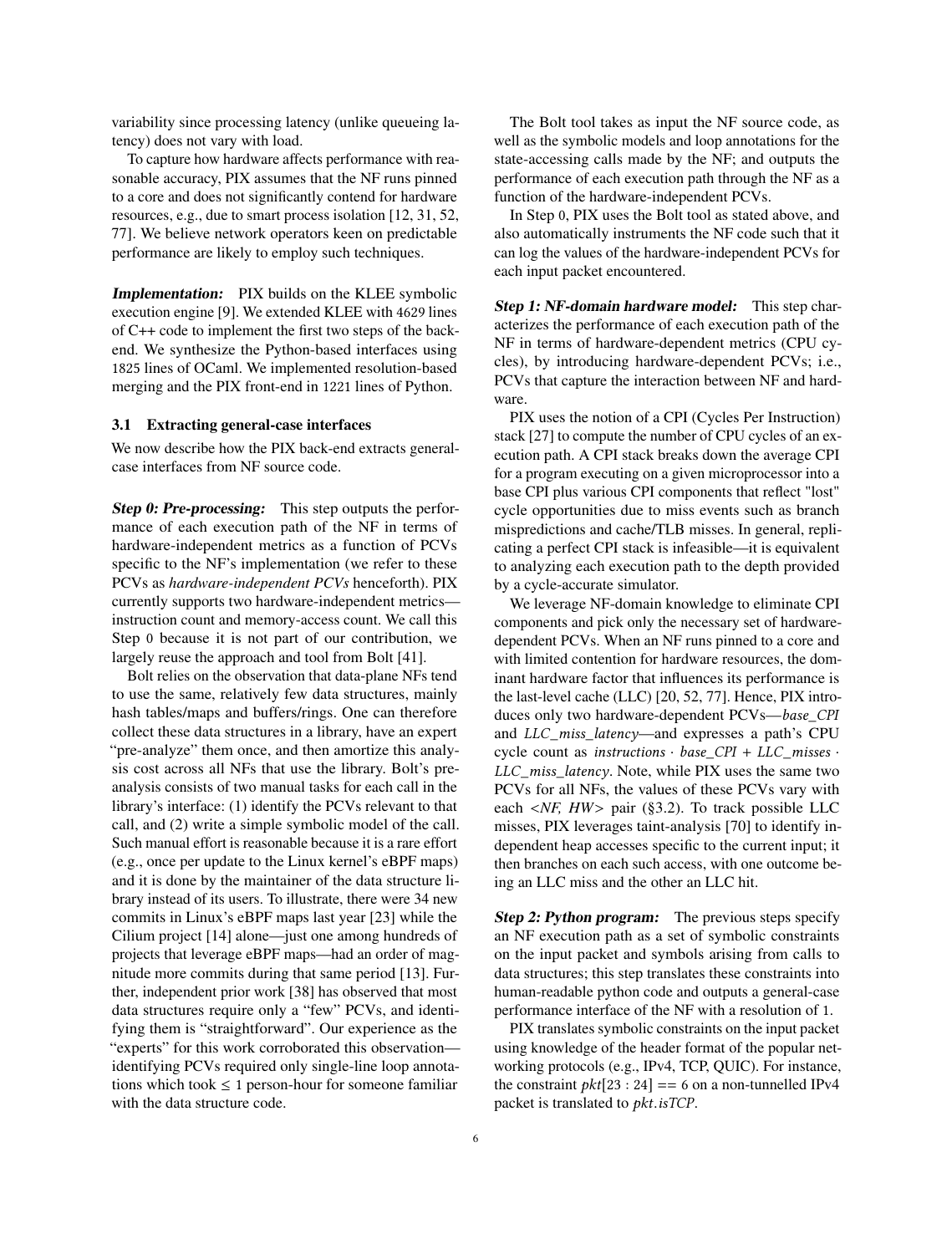```
1 # Developer annotation:
2 DS_INIT(&map,"macTable","ethaddr", struct
     eth_addr,"port", int);
3
4 # Starting condition derived from implem:
5 if bpf_map.unnamed_symbol
6 # Transform based on called library function
7 if bpf_map.contains(pkt[7:12])
8 # Transform based on developer annotation
```
9 if macTable.contains(pkt.src\_mac)

Figure 4. Example of PIX's constraint rewriting.

PIX translates symbols arising from calls to data structures using call context and developer-provided annotations (one annotation per instantiated data structure). Fig. [4](#page-6-1) illustrates such a translation: Line 2 shows a developer's annotation for a data structure of type map: it indicates that this NF uses this map as a "macTable", which maps "ethaddr" keys to "port" values; these are human-friendly terms chosen by the developer to help the generation of simple performance interfaces. Line 5 shows a constraint derived from the NF code that concerns this map. Line 7 shows how PIX rewrites this constraint because it knows that this is a call to bpf\_map\_lookup\_elem() with an argument corresponding to bytes 7 − 11 of the input packet. Line 9 shows how PIX further rewrites the constraint because the developer's annotation enables PIX to identify the given bytes as the input packet's source MAC address.

The annotation on Line 2 is the only annotation that the NF developer needs to provide. We believe such oneline annotations are reasonable since they are similar to instantiating a type in a higher-level language.

Step 3: Resolution-based merging: This step uses the notion of resolution to simplify the performance interface: First, it calculates the maximum performance impact of each constraint, i.e., the maximum performance difference between two execution paths that only differ w.r.t this constraint. The set of distinct "maximum performance impacts" forms the minimal set of resolution thresholds. Second, it eliminates all constraints with an impact smaller than the target resolution.

#### <span id="page-6-0"></span>3.2 Extracting deployment-specific interfaces

To extract a deployment-specific interface, the PIX frontend takes as input the NF binary and its general-case interface<sup>[2](#page-0-0)</sup>, provided by the NF developer/vendor; along with a (set of) deployment-specific packet trace(s), provided by the NF operator. It then runs the NF binary using the packet trace(s) as input, infers the deployment's PCV

distributions, and instantiates the deployment-specific interface. Running the NF allows PIX to extract accurate deployment-specific interfaces since it can precisely measure the performance impact of the NF's environment as opposed to modeling it.

PIX infers three PCV distributions per NF, deployment:

Hardware-independent PCVs: PIX leverages the instrumentation introduced in Step 0 to measure the values of these PCVs encountered by each packet in the provided trace(s). It then computes a joint probability distribution of these PCVs, since they tend to be highly cor-related (e.g., in Table [1,](#page-2-1)  $n$  stale and  $n$  evictions are both functions of occ).

**Base CPI:** PIX measures this using hardware performance counters [\[75\]](#page-15-9) available on all major processors today. Since the packet trace(s) may not exercise all execution paths, PIX assumes the same base-CPI distribution across all paths, and it provides warnings if it detects significant differences (e.g, some paths use expensive x86 instructions, like integer divide, while others don't). We think this is a reasonable assumption because the base CPI is only a function of the instruction mix (it does not include any miss events). In [§4.1,](#page-7-1) we experimentally validate this.

LLC miss latency: Measuring the distribution of LLC miss latency ideally requires sophisticated NF-specific testing [\[64\]](#page-15-3), to account for the NF's particular instructionand memory-level parallelism. PIX avoids this because it targets NFs that keep all their state in a relatively small set of pre-analyzed data structures. For each data structure, we craft a microbenchmark that triggers LLC misses.<sup>[3](#page-0-0)</sup> PIX estimates the LLC-miss-latency distribution of each data-structure call in a given deployment, by running the corresponding microbenchmark on the deployment's hardware. In [§4.1,](#page-7-1) we experimentally show that our approximation, performs well in practice (avg. error of < 10%). Note, our approximation concerns the *latency* introduced by LLC misses, *not the number* of LLC misses the PIX back-end tracks LLC misses per path in Step 1.

Finally, PIX instantiates each formula in the generalcase interface with these inferred distributions to compute the requested latency statistic (e.g.,  $50^{th}$  percentile in Fig. [2\)](#page-3-0). We show examples of deployment-specific interfaces and their distributions in [§4.](#page-7-0)

<sup>&</sup>lt;sup>2</sup>The operator cannot be certain that this general-case interface is accurate for the production binary, but we do not see this as a barrier to adoption: operators routinely deploy NF binaries while relying only on non-attested configuration interfaces and vendor manuals [\[55\]](#page-14-16).

<sup>&</sup>lt;sup>3</sup>The expert must do this once per data structure, like the pre-analysis.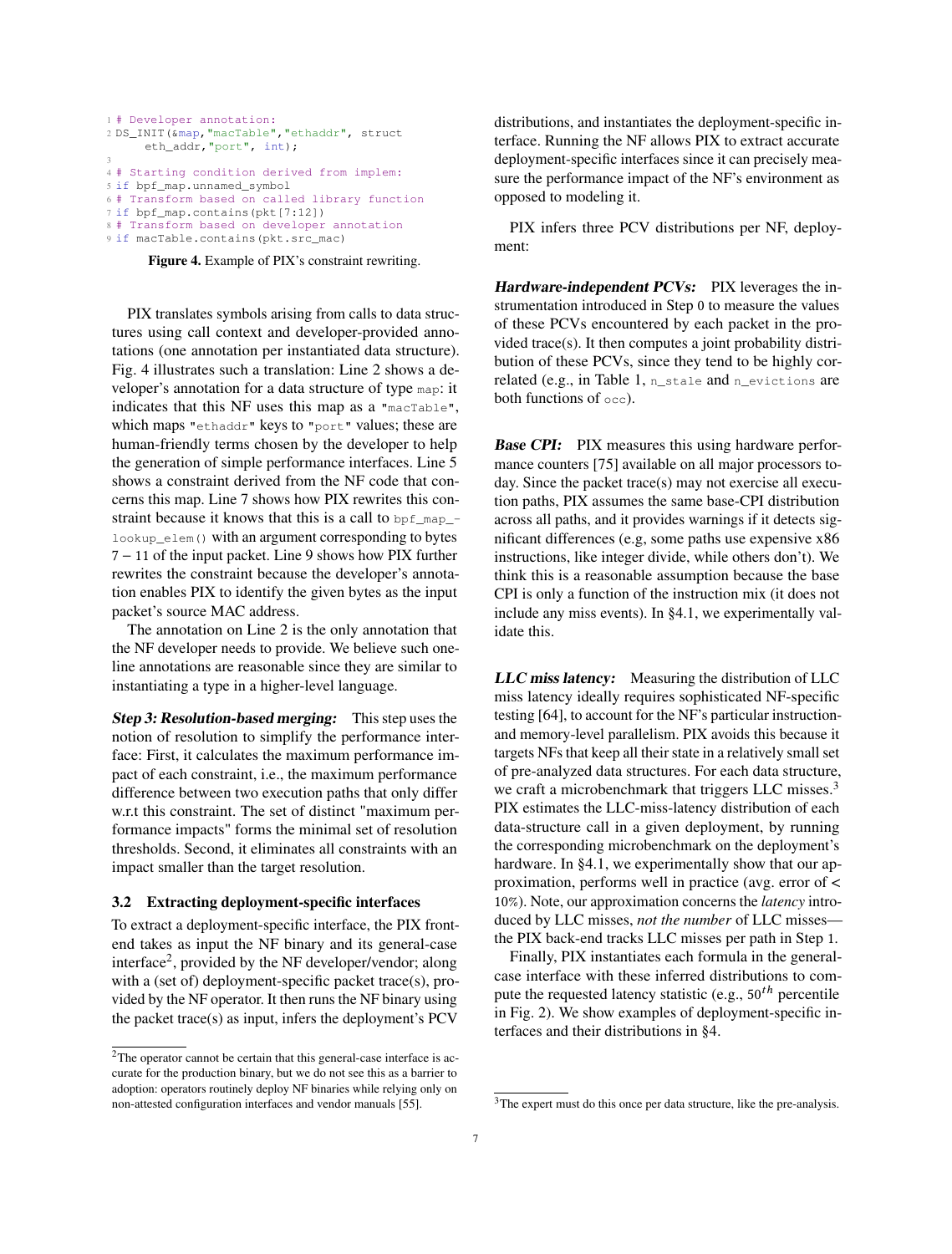<span id="page-7-2"></span>

| <b>Framework</b> | NF                   | <b>Functionality</b>                            |
|------------------|----------------------|-------------------------------------------------|
|                  | Katran LB            | Per-flow state, per-VIP state, consistent       |
| $e$ BPF          |                      | hashing, IPv6, ICMP, QUIC, tunneling            |
| <b>XDP</b>       | Cilium filter        | Longest prefix matching, IPV6                   |
|                  | <b>CRABLB</b>        | Read-only state                                 |
|                  | hXDP firewall        | Per-flow state                                  |
|                  | Natasha NAT          | Per-flow state, handles fragmentation,          |
|                  |                      | <b>UDPLite, ICMP, ARP</b>                       |
|                  | Maglev LB            | Per-flow state, consistent hashing              |
|                  | VigNAT               | Per-flow state, header rewriting                |
| <b>DPDK</b>      | <b>Bridge</b>        | Packet duplication                              |
|                  | Router               | Longest prefix matching                         |
|                  | Policer              | Per-flow state, fine-grained timing             |
|                  | <b>DPDK NAT</b>      | Per-flow state, header rewriting, cksum offload |
|                  | <b>DPDK</b> firewall | Per-flow state                                  |

Table 2. Network functions used to evaluate PIX.

# <span id="page-7-0"></span>4 Evaluation

In this section, we address two main questions: (1) does PIX extract good performance interfaces, and (2) can performance interfaces make NF developers and NF operators more productive? To answer the former, we quantitatively evaluate the complexity of PIX-extracted interfaces, their accuracy, and the time it takes to obtain them ([§4.1\)](#page-7-1). We find that they are one to two orders of magnitude simpler and more accurate than prior work. To answer the latter question, we show how developers can use PIX-extracted interfaces to catch performance regressions and fix performance bugs ([§4.2\)](#page-10-0). We then show how operators can use interfaces to pick the NF variant best suited for their target hardware and to perform rootcause diagnosis of performance anomalies ([§4.3\)](#page-11-0).

We evaluate PIX on 12 dataplane NFs that cover a wide variety of functionality and network protocols (Table [2\)](#page-7-2). These include the Katran load balancer used in production at Facebook [\[71\]](#page-15-1), the Natasha NAT used in production at Scaleway [\[58\]](#page-14-8), the XDP packet filter from the Cilium project [\[14\]](#page-13-2) and an implementation of Google's Maglev load balancing algorithm [\[25\]](#page-14-22). The NFs were written using DPDK [\[21\]](#page-14-9) and eBPF XDP [\[82\]](#page-15-2), arguably the two most popular frameworks today for building highperformance software NFs. VigNAT, Policer, Router and Bridge come from the Vigor project [\[83\]](#page-15-7), the CRAB load balancer from [\[46\]](#page-14-23), and the hXDP firewall from [\[8\]](#page-13-7). The Vigor and eBPF NFs are written in the commonly used stateless/stateful split model, which makes them amenable to exhaustive symbolic execution. We modified Natasha and DPDK NAT to also have such a clean split; this took ∼3 person-days per NF.

The performance metrics we use for DPDK-based NFs are x86 instruction count, x86 memory access count, and x86 CPU cycles (thus wall-clock time). Note, PIX is not specific to x86 and can just as easily predict the corresponding metrics for another ISA (e.g., ARM) if the PIX front-end is given the corresponding binary. For eBPF NFs, we only analyze the NF itself, and not the eBPF maps that are part of Linux, so we only report hardware-independent metrics.

<span id="page-7-4"></span>

| NF              | Implementation |                        | <b>HW-independent</b><br>interface (PIX) |                 | <b>HW</b> dependent<br>interface (PIX) |                        | <b>Bolt</b> contract |         |
|-----------------|----------------|------------------------|------------------------------------------|-----------------|----------------------------------------|------------------------|----------------------|---------|
|                 | LOC            | $\overline{\text{cc}}$ | LOC                                      | $\overline{cc}$ | LOC                                    | $\overline{\text{cc}}$ | $_{\text{LOC}}$      | $_{cc}$ |
| Natasha         | 2932           | 192                    | 1.8%                                     | 8.9%            | 2.8%                                   | 15.1%                  | 17.4%                | 97.3%   |
| Maglev          | 3168           | 29                     | 0.9%                                     | 37.9%           | 1.6%                                   | 65.5%                  | 2.1%                 | 82.7%   |
| VigNAT          | 2770           | 22                     | 0.7%                                     | 36.3%           | $0.9\%$                                | 52%                    | 1.8%                 | 81%     |
| <b>Bridge</b>   | 2837           | 219                    | 0.5%                                     | 2.7%            | 2.1%                                   | 10.5%                  | 22.7%                | 98.6%   |
| Router          | 1260           | 17                     | 0.4%                                     | 17.6%           | 1.0%                                   | 29.4%                  | 3.0%                 | 82.3%   |
| Policer         | 2466           | 16                     | 0.4%                                     | 31.2%           | 0.6%                                   | 37.5%                  | 1.4%                 | 81.2%   |
| <b>DPDK FW</b>  | 2508           | 21                     | 0.8%                                     | 38%             | 1.0%                                   | 45%                    | 2.0%                 | 85.7%   |
| <b>DPDK NAT</b> | 1780           | 35                     | 0.6%                                     | 27%             | $0.9\%$                                | 39%                    | 4.5%                 | 80%     |
| Katran          | 2661           | 3226                   | 2.8%                                     | 0.8%            |                                        | ۰                      | 363%                 | 100%    |
| Cilium filter   | 784            | 42                     | 3.2%                                     | 14.3%           | ۰                                      | ٠                      | 10.7%                | 100%    |
| <b>CRAB</b>     | 437            | $\overline{4}$         | 2.0%                                     | 100%            | ۰                                      | ٠                      | 2%                   | 100%    |
| hXDP FW         | 312            | 33                     | 3.8%                                     | 15.1%           | ۰                                      | ٠                      | 30%                  | 100%    |

Table 3. Complexity of extracted interfaces and Bolt contracts vs NF implementation. " $(x\%)$ " means " $x\%$  of implementation". For each NF, the complexity is calculated for an interface with resolution equal to 10% of the maximum latency variability the NF can exhibit. Since Bolt computes the worst-case performance for HW-dependent metrics (not shown), the numbers are identical to those for HW-independent metrics.

Our testbed consists of two directly connected servers: a device under test (DUT) and a traffic generator and sink (TG). The servers are identical, with an Intel Xeon E5-2667 v2 processor @ 3.30 GHz, 32 GB of DRAM, and Intel 82599ES 10-Gbps NICs. The DUT runs one of the NFs and measures the performance, while the TG uses MoonGen [\[26\]](#page-14-24) to generate traffic.

#### <span id="page-7-1"></span>4.1 Does PIX Work?

In this section, we show that extracted interfaces are 1−2 orders of magnitude simpler than both the NF implementations and the equivalent Bolt contracts ([§4.1.1\)](#page-7-3). Their accuracy is 100% for reasonable resolutions, while at the finest resolution they are still practical and considerably better than Bolt, the state of the art ([§4.1.2\)](#page-8-0). Extracting a performance interface typically takes minutes ([§4.1.3\)](#page-10-1).

#### <span id="page-7-3"></span>4.1.1 Are performance interfaces user-friendly?

To evaluate the "human palatability" of the performance interfaces, we (1) measure their complexity in terms of both lines of code (LOC) and cyclomatic complexity (CC) [\[78\]](#page-15-10), and (2) evaluate whether the primitives exposed by the performance interfaces are those that NF developers and operators are familiar with.

Table [3](#page-7-4) compares the complexity of the PIX-extracted interfaces and the Bolt contracts, measured as a fraction of LOC and CC of the implementation. In a nutshell, the extracted interfaces have 26−210× fewer LOC than the corresponding implementations and are 3−124× less cyclomatically complex, ignoring CRAB, which is already simple to start with. The performance resolution allows PIX-extracted interfaces to be 2.3−129× shorter than the Bolt contracts, and 2.1−124× less cyclomatically complex, by abstracting away irrelevant details. The more complex an NF, the higher this reduction in complexity,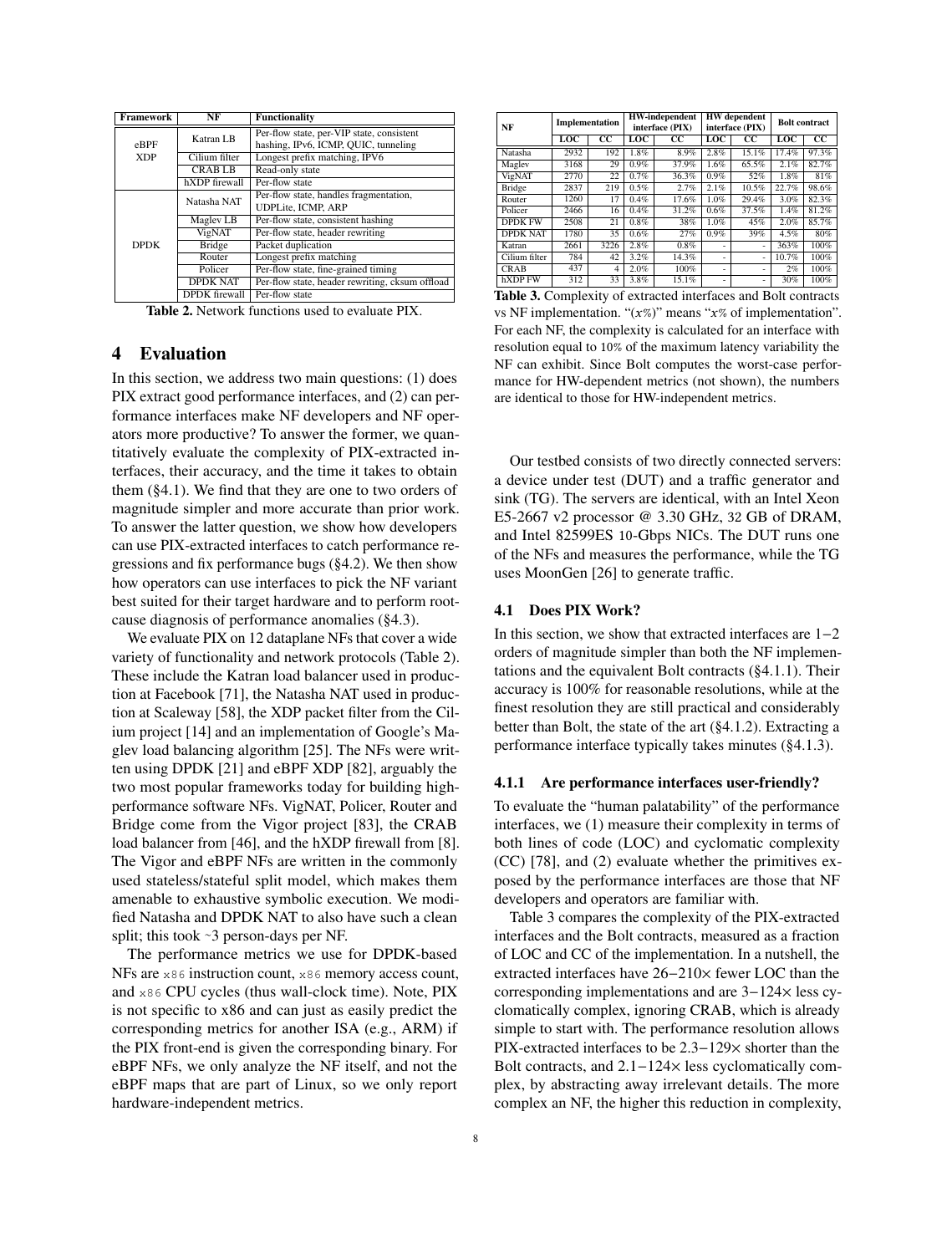which argues for the real-world utility of performance interfaces.

Fig. [5](#page-8-1) illustrates the impact of varying resolution on the complexity of Katran's performance interface. At the finest granularity, Katran's instruction-count interface, like the Bolt contract, is fairly complex (LOC=9675, CC=3226 independent paths). Since no two packets in Katran can incur an instruction count that differs by more than 854 instructions (number determined by PIX and verified by us), for resolutions above 854 the interface becomes a simple upper bound. In between these two extremes, we see how low-level details get abstracted away—for instance, at resolution=50 instructions, we see a 125× drop in complexity (LOC=75, CC=26). The Bolt contract, however, lacks the notion of resolution and thus remains 3.6× longer and just as cyclomatically complex as the implementation.

<span id="page-8-1"></span>

Figure 5. Impact of varying resolution on the size (LOC) and complexity (CC) of Katran's performance interface.

We conclude that PIX-extracted performance interfaces are significantly simpler than the NF implementations, which argues for them making it easier to understand performance behaviors by reading the interface than reading the code. The notion of resolution succeeds in abstracting a performance interface, giving the reader a knob with which to control the amount of detail contained in the interface.

Another aspect of palatability is how familiar the interface looks to a human reader. To illustrate this, we show an example of the general-case interface for VigNAT in Fig. [6,](#page-8-2) restricted to TCP/UDP packets for space considerations. The interface is a succinct, self-descriptive Python program. The conditions in  $if$  statements are expressed in terms of fields in the input packet header (e.g., pkt.port) or semantic operations on data structures (e.g., nat\_flowtable.contains), which are primitives we expect both developers and operators to understand. Being a stateful NF, VigNAT's performance is influenced by NF state, and the interface reflects this via PCVs, documented in the header. Bolt, on the other hand,

<span id="page-8-2"></span>

Figure 6. Extracted general-case interface for VigNAT.

does not translate low-level details and exposes primitives such as the starting condition on line 4 of Fig. [4.](#page-6-1) While such details are understandable to the NF's developer, they make the contract hard to read for those unfamiliar with the code.

Finally, we illustrate the impact of deployment-specific instantiation of interfaces on their palatability. Fig. [7](#page-9-0) shows the interfaces for VigNAT's 50<sup>th</sup> and 95<sup>th</sup> percentile latencies and the distribution underlying them, for a particular <*workload, HW*> pair. The deploymentspecific instantiation turns each formula (expressed in terms of PCVs in the general-case interface) into concrete values specific to the environment and workload, thus tailoring the interface to an operator's needs. The latency CDF also enables interested operators to understand how VigNAT's percentile latency varies.

## <span id="page-8-0"></span>4.1.2 Accuracy of performance interfaces

We now evaluate the prediction error of PIX-extracted interfaces, i.e., the difference between the latency predicted by the interfaces and the measured latency.

To do so, we use PIX to extract interfaces for all 8 DPDK NFs<sup>[4](#page-0-0)</sup> for two hardware-independent metrics ( $\times$ 86 instructions and memops) and one hardware-dependent one (x86 cycles). For each NF, we instantiate two deploymentspecific interfaces corresponding to two very different deployments—typical traffic representative of university networks [\[6\]](#page-13-8) and adversarial traffic that seeks denial-ofservice [\[64\]](#page-15-3). The above deployments represent opposite ends of the spectrum for *absolute* NF latencies [\[64\]](#page-15-3) e.g., adversarial traffic incurs  $2.1\times$  greater latency than typical traffic in VigNAT. To instantiate each deploymentspecific interface, we use PCAP traces of 100M packets each. These traces are similar to what an operator could obtain with tcpdump on their domain gateway and are not specific to any particular NF implementation.

<sup>4</sup>PIX does not support HW-dependent metrics for eBPF NFs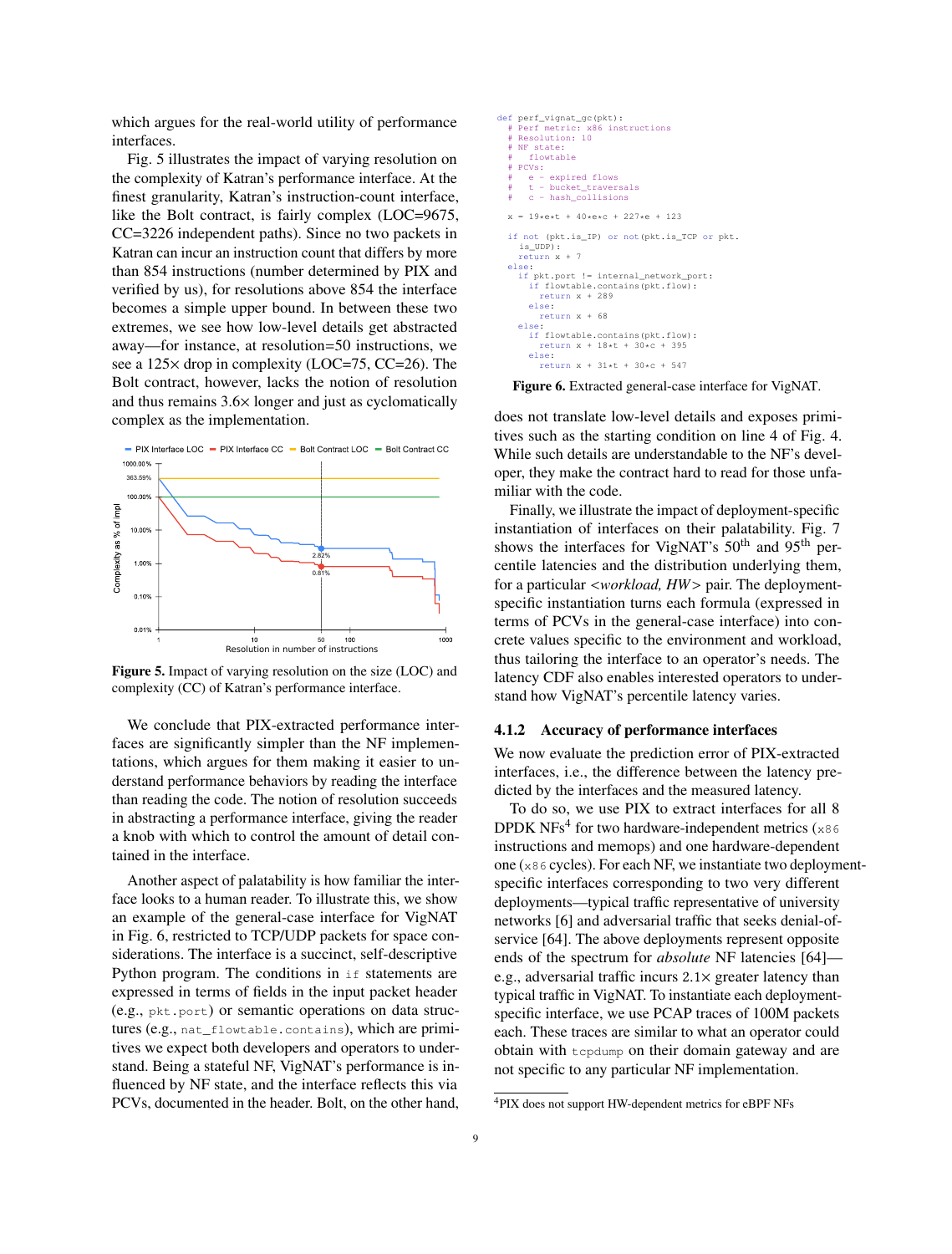<span id="page-9-0"></span>

Figure 7. Common-case interfaces for VigNAT (50<sup>th</sup> and 95<sup>th</sup> percentile) and the latency CDF (resolution=200 cycles).

For ground-truth measurements, we manually generate synthetic packet traces for each <*NF, deployment*> pair<br>akin to Scaleway's NAT test suite [57]. We playback akin to Scaleway's NAT test suite [\[57\]](#page-14-25). We playback these traces against the NF and measure the latency of for a packet (the ground truth). Note, the synthetic traces<br>are only used to measure the ground truth and not for are only used to measure the ground truth and not for predicting performance, thus avoiding any overfitting.

To compare to Bolt [41], the closest prior work, we use their published code [1]. We run each deployment trace through the Bolt distiller, which computes the PCVs and concretizes the performance contracts. For a comparison to Freud [\[69\]](#page-15-5), please see Appendix [A.](#page-15-6)

We present here the prediction error for the 50<sup>th</sup> percentile, 90<sup>th</sup> percentile and 99<sup>th</sup> percentile latencies (which is the point at which PIX's limitations become evident). Ap-pendix [B](#page-16-0) provides the details for the entire spectrum. We compute all prediction errors by subtracting the relevant statistic of the measured latency distribution from that of the predicted latency distribution. The results reported are at resolution 1, where PIX does the worst.

are at resolution 1, where FTA does the worst.<br>50<sup>th</sup> percentile (median) latency: Table [4](#page-9-1) describes borrelation (included). Factory, radic 4 desertions the maximum and average error for median latencies across all NFs for each metric and deployment regime. deployment regime.<br>Note, despite the *absolute* NF latency differing widely, FOR, asspire the *absolute* TV factory directing widely, PIX's prediction accuracy is similar for both deploy-The service deployments, showing that the PIX front-end correctly instantiments, showing that the 11x from end correctly instant ates each deployment-specific interface.

<span id="page-9-1"></span>

|             | <b>Instr's error</b> |               |               | <b>Memops</b> error | Cycles error   |                |  |
|-------------|----------------------|---------------|---------------|---------------------|----------------|----------------|--|
|             | Typ                  | Adv           | Typ           | Adv                 | Typ            | Adv            |  |
| <b>PIX</b>  | 1.8%                 | 1.7%          | $4\%$         | 3.7%                | 26%            | 24%            |  |
|             | $(1.5\%)$            | $(1.2\%)$     | $(1.6\%)$     | $(1.5\%)$           | (11%)          | (9%)           |  |
| <b>Bolt</b> | 7.5%                 | 7.6%          | 7.5%          | 7.6%                | 308%           | 186%           |  |
|             | $(3.7\%)$            | $(4.0\%)$     | $(3.7\%)$     | $(4.0\%)$           | $(164\%)$      | (103%)         |  |
| <b>PIX</b>  | $4.1\times$          | $4.4\times$   | $1.8\times$   | $2.0\times$         | $11.8\times$   | $7.7\times$    |  |
| improvement | (2.4x)               | $(3.3\times)$ | $(2.3\times)$ | $(2.6\times)$       | $(14.9\times)$ | $(11.4\times)$ |  |

Table 4. Max (average) median latency prediction error for PIX<br>and Bolt for typical (Typ) and adversarial (Adv) traffic and Bolt for typical (Typ) and adversarial (Adv) traffic.

resolution), the error for hardware-independent metrics We find that, even in the worst case for PIX (i.e., finest is  $\leq 4\%$ , which is small enough to make PIX practical. At any reasonable resolution, the error vanishes and PIX becomes 100% accurate. PIX outperforms Bolt by 4.4×. For the CPU cycles, PIX has a maximum error of 26%. This is due to the overhead of the instrumentation used to measure the CPI and LLC miss latencies. Nevertheless, PIX's accuracy is an order of magnitude better than Bolt's since PIX reasons about hardware performance as a distribution, while Bolt only models the worst case.

 $190<sup>th</sup>$  percentile latency: Table 5 describes the prediction error for 90<sup>th</sup> percentile latencies. The results are similar to those for median latency with PIX outperforming Bolt by up to an order of magnitude. This is once again due to PIX reasoning about each of the PCVs as a distribution, while Bolt only models the worst-case.

<span id="page-9-2"></span>

|             | Instr's error |               |               | <b>Memops</b> error | Cycles error |           |  |
|-------------|---------------|---------------|---------------|---------------------|--------------|-----------|--|
|             | Typ           | Adv           | Typ           | Adv                 | Typ          | Adv       |  |
| <b>PIX</b>  | 1.4%          | 1.2%          | 3.2%          | 2.8%                | 22%          | 19%       |  |
|             | $(0.9\%)$     | $(0.9\%)$     | $(1.4\%)$     | $(1.2\%)$           | $(10\%)$     | (7%)      |  |
| <b>Bolt</b> | 5.9%          | 5.3%          | $6.6\%$       | 6.1%                | 234%         | 153%      |  |
|             | $(2.4\%)$     | $(3.1\%)$     | $(2.9\%)$     | $(3.2\%)$           | $(122\%)$    | (94%)     |  |
| <b>PIX</b>  | $4.2\times$   | $4.4\times$   | $2.0\times$   | $2.1\times$         | $10.6\times$ | $8\times$ |  |
| improvement | $(2.6\times)$ | $(3.4\times)$ | $(2.1\times)$ | $(2.6\times)$       | $12.2\times$ | (13.4x)   |  |

 $\frac{\text{Improvement } (2.6\times) + (3.4\times) + (2.1\times) + (2.6\times) + (12.2\times) + (13.4\times) + (13.4\times) + (13.4\times) + (13.4\times) + (13.4\times) + (13.4\times) + (13.4\times) + (13.4\times) + (13.4\times) + (13.4\times) + (13.4\times) + (13.4\times) + (13.4\times) + (13.4\times) + (13.4\times) + (13.4\times) + (13.4\times) + (13.4\times) + (13.4\times)$ latencies for typical (Typ) and adversarial (Adv) traffic.

99<sup>th</sup> percentile latency: PIX cannot accurately predict Some **percentification**: FIX cannot accurately predict the latency at the very end of the tail (nor can Bolt). PIX's predictions have an error of  $\leq 61\%$  (average 22%), while Bolt's predictions have an error of  $\leq 45\%$  (average 14%).

 $\mathcal{P}_1$  is the set of  $\mathcal{P}_2$  . The set of  $\mathcal{P}_3$  and  $\mathcal{P}_4$  is the set of  $\mathcal{P}_4$  .

It is interesting to note that PIX *underestimates* the and Bolt *overestimates* the adversariation of the material (Adv) traffices the position of  $99<sup>th</sup>$  percentile latency while Bolt *overestimates* it; this percentile latency since its simple hardware model (*instructions \* CPI + LLC\_misses \* miss\_latency*) is invalid at this percentile where other hardware aspects also impact latency significantly. Bolt, on the other hand, overestimates the 99<sup>th</sup> percentile latency since its hardware model is designed to estimate the absolute worst-case latency. However, PIX's simple hardware model enables contrasting behavior is due to the different hardware models underlying the two tools. PIX underestimates the 99<sup>th</sup> it to accurately predict performance at all percentiles except the tail (details in Appendix [B\)](#page-16-0); a task that Bolt's worst-case-only model is incapable of.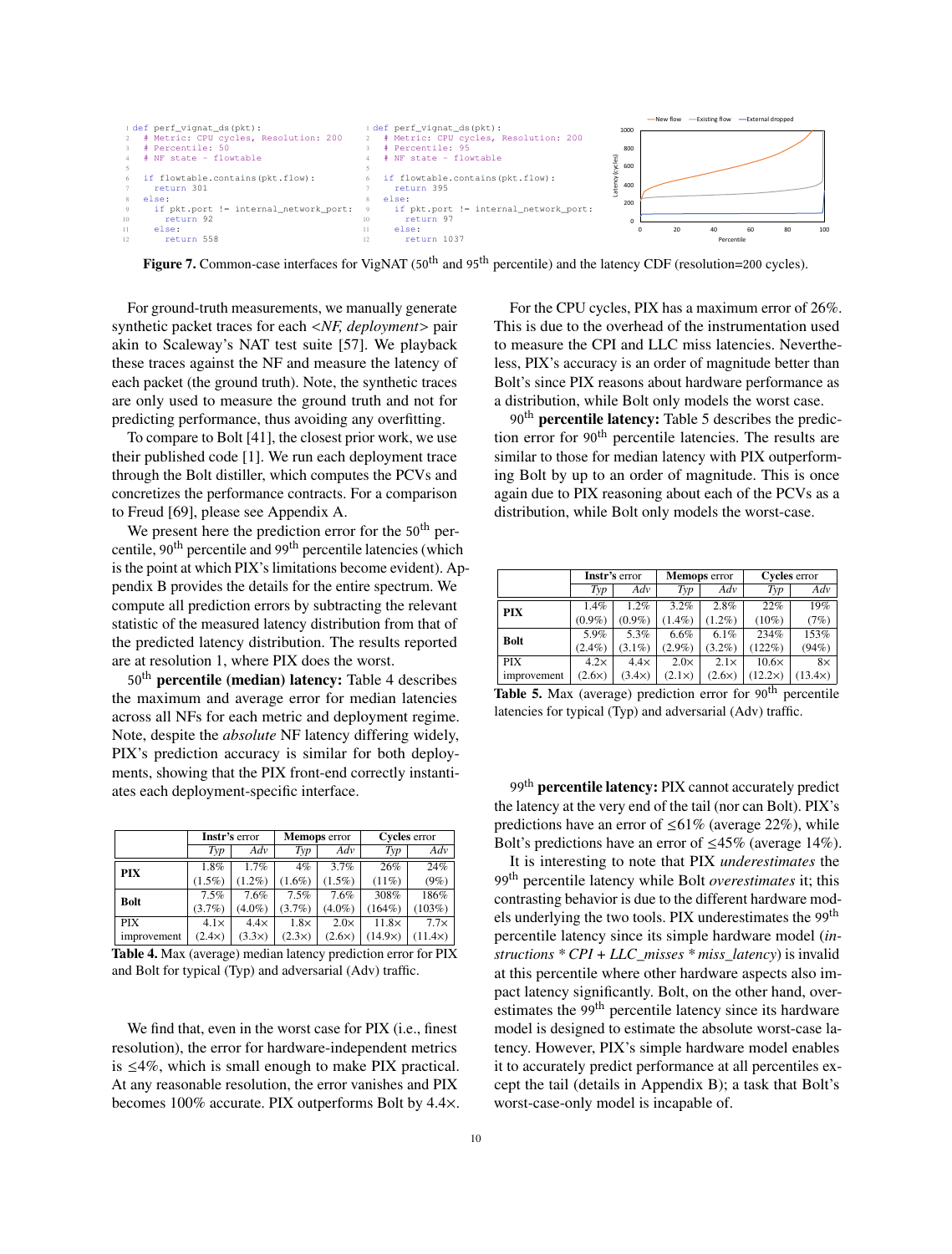#### <span id="page-10-1"></span>4.1.3 Time to extract performance interfaces

Table [6](#page-10-2) shows the time it takes PIX to extracts the generalcase interfaces for all the NFs in this evaluation. We believe that these numbers make it feasible to incorporate performance interfaces extraction part of the regular NF development cycle, e.g., as part of continuous integration.

<span id="page-10-2"></span>

| NF     | Natasha | ₹<br>Magl | ২<br>VigN | g6<br>ℸ<br>re.<br>₫ | outer<br>$\tilde{\phantom{a}}$ | Policer |   | न<br>स्रो | ឣ<br>Katr | filter<br>Cilium | ≃<br>≃ | c    |
|--------|---------|-----------|-----------|---------------------|--------------------------------|---------|---|-----------|-----------|------------------|--------|------|
| PIX    | 15      |           |           |                     | 0.73 3                         |         |   | O         | 32        | 0.43 0.15 0.23   |        |      |
| BOLT 6 |         |           | ◠         |                     | 0.35 1.7                       | 7       | C |           | 28        | 0.26 0.1         |        | 0.13 |

Table 6. Time, in minutes, for PIX and Bolt to extract the general-case interfaces and contracts, respectively.

The time required to obtain the deployment-specific interface is largely a function of the time required to run the provided workload. In our experiments, we ran PCAP files with 100M packets, and it took  $\text{PIX} \leq 5 \text{ mins}$  to generate the deployment-specific interface for a given <*workload, HW*> pair from the general-purpose interface, regardless of NF. We conclude that PIX fulfills the portability requirement ([§3\)](#page-4-0) well: operators can download an NF with its general-case interface, provide a PCAP file specific to their deployment, and PIX quickly produces the deployment-specific interface.

#### <span id="page-10-0"></span>4.2 Are interfaces useful to NF developers?

In this section, we present two workflows that NF developers can use to understand ([§4.2.1\)](#page-10-3) and debug ([§4.2.2\)](#page-10-4) the performance behavior of their code.

#### <span id="page-10-3"></span>4.2.1 Flagging performance regressions

Programmers often introduce involuntarily performance regressions. Using performance test suites to catch such regressions is not easy, because they require environment setup, are fragile, and take long to run. We show here how a developer or a tool can instead compare the performance interface before and after a commit to identify performance regressions more quickly, conveniently, and precisely than with a performance test suite.

We wrote a script that retrieves each Katran commit and uses PIX to extract the corresponding instructioncount interface, at resolution=1. For each pair of commits a and b, there is a corresponding pair of interfaces  $S_a$  and  $S_b$ . The script finds the maximum latency (in terms of LLVM instruction count) predicted by each of the two interfaces and compares the two. We report LLVM (not eBPF bytecode) instructions since PIX builds on KLEE which interprets LLVM IR. Reporting eBPF instructions would require us to build on a tool that interprets eBPF bytecode (e.g., Serval [\[59\]](#page-14-26))—this is an engineering task we leave to future work. We run PIX on all commits to the eBPF portion of Katran's code.

Table [7](#page-10-5) shows the commits where a performance regression occurs. Over the past three years, the maximum latency for new flows regressed by 14.6%.

<span id="page-10-5"></span>

| <b>Commit ID</b> | Perf before    | Perf after     | <b>Performance</b>            |  |
|------------------|----------------|----------------|-------------------------------|--|
|                  | [LLVM instr's] | [LLVM instr's] | regression $\lceil \% \rceil$ |  |
| Orig commit      |                | 1771           |                               |  |
| 873d0501695c     | 1765           | 1896           | 7.42%                         |  |
| 39e58b530a8a     | 1896           | 1914           | 0.95%                         |  |
| 458aa0907b68     | 1914           | 1933           | 0.99%                         |  |
| 15f81d0e7ec6     | 1930           | 1946           | 0.83%                         |  |
| 74c3338c2f7e     | 1952           | 1983           | 1.59%                         |  |
| d0790d3a3823     | 1983           | 2030           | 2.37%                         |  |
| All commits      | 1771           | 2030           | 14.62%                        |  |

Table 7. Perf regressions in Katran (handling new flows).

We imagine using this workflow as part of continuous integration (CI) to automatically identify unintended performance regressions. The CI system can present to the developer a before-and-after comparison of performance that directly highlights for which classes of inputs the regression occurs and what the magnitude of the regression is. Compared to performance tests, this workflow consumes less developer time and fewer resources and offers better completeness.

#### <span id="page-10-4"></span>4.2.2 Fixing performance bugs

By helping developers understand the code's performance more quickly and deeply, interfaces can help fix performance bugs. We illustrate this with two examples of performance bugs in the map used by Vigor NFs [\[50\]](#page-14-27).

The top of Fig. [8](#page-10-6) shows a snippet of the performance interface of the contains operation in libVig's map.

```
if map.contains(key): # --- BEFORE ---
  if not(cached(key)):
   # Warning: 2*t integer divides
  return (4*t)*miss_latency + (21*t+27)*CPI....
if map.contains(key): # --- AFTER ---
  if not(cached(key)):
  return (1*t) *miss\_latency + (18*t+27)*CPI....
```
Figure 8. Interface for map\_contains() before and after the bug fix.  $t$  is the PCV for traversals in the hash ring.

The first red flag is the warning issued by PIX itself, based on tracking of expensive x86 instructions that adversely impact CPI. Looking for integer divides in the map code, we found that, on each traversal, it uses two costly modulo operations. To fix the issue, we replaced them with one bitwise and.

The second red flag is that each traversal requires 4 independent heap accesses  $(4*t)$ . It turns out that key metadata is being stored in four distinct arrays of int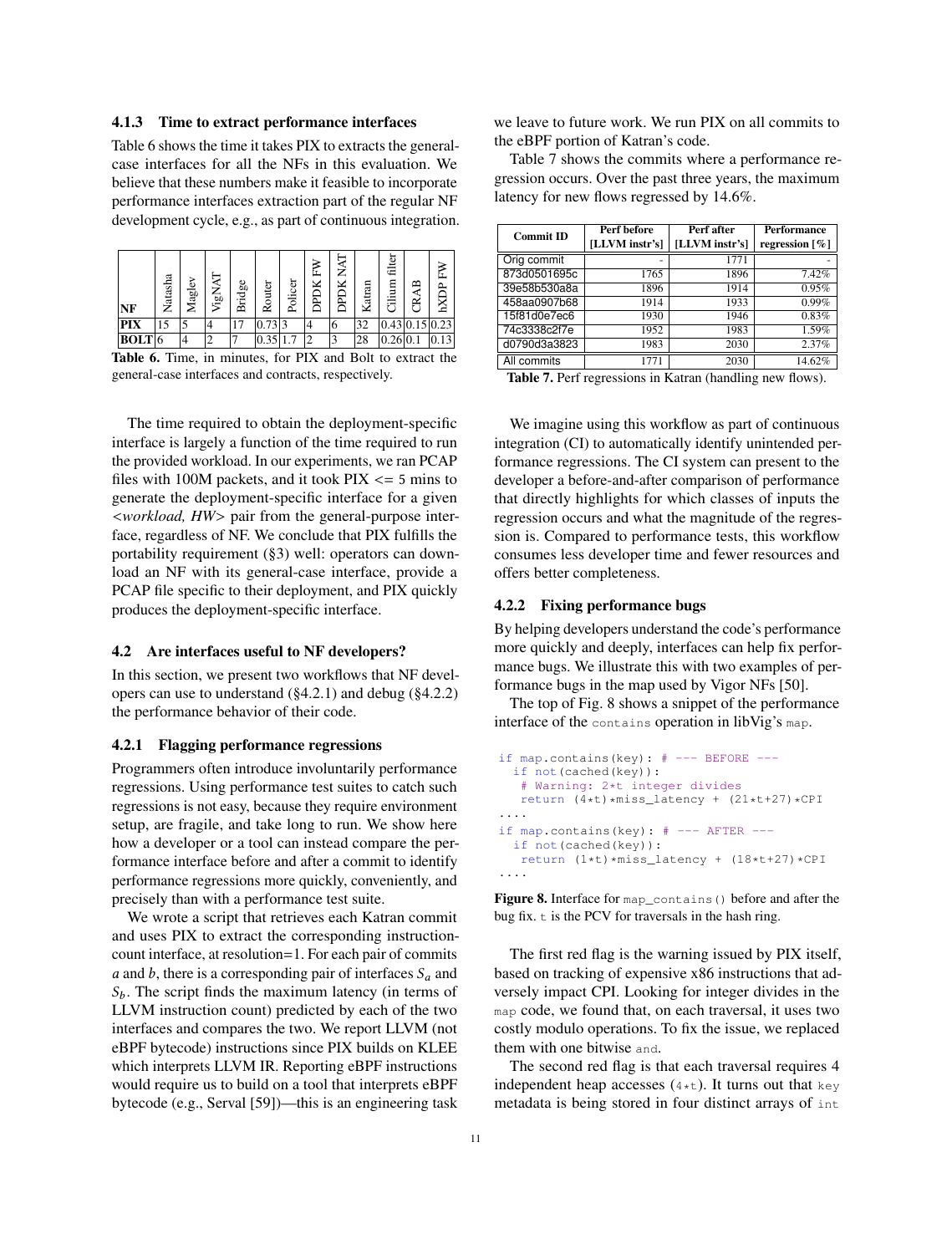elements. Our fix was to encapsulate key's metadata in a single struct and use a single array with elements of this struct type. The rest remained unchanged.

Table [8](#page-11-1) shows the impact of our fixes, based on Vigor's benchmarks: the two fixes, together, improve NF latency by 22% on average, and throughput by 19%.

<span id="page-11-1"></span>

| NF |        |      |       | Throughput [Mpps] |               | Latency [ns] |       |       |        |
|----|--------|------|-------|-------------------|---------------|--------------|-------|-------|--------|
|    |        | Orig | Fix 1 | Fix 2             | <b>Change</b> | Orig         | Fix 1 | Fix 2 | Change |
|    | VigNAT | 3.88 | 4.36  | 4.68              | 20.62%        | 317          | 276   | 236   | 25.55% |
|    | Bridge | 3.05 | 3.59  | 3.62              | 18.69%        | 410          | 332   | 323   | 21.22% |
|    | Magley | 2.58 | 2.86  | 3.04              | 17.83%        | 482          | 423   | 391   | 18.88% |
|    | -- - - |      |       |                   | $\sim$ $\sim$ |              |       |       |        |

Table 8. Throughput and latency of three NFs using map, shown before/after each performance bug fix.

#### <span id="page-11-0"></span>4.3 Are interfaces useful to NF operators?

Operators typically care about how an NF performs in their specific deployment, not in general for everyone's deployment. We show how operators can use performance interfaces to pick the NF variant best suited to their hardware  $(\S 4.3.1)$  and to do a root-cause diagnosis of deployment-specific performance anomalies ([§4.3.2\)](#page-11-3).

## <span id="page-11-2"></span>4.3.1 Which NF variant for my NIC?

Modern NICs provide the ability to offload specific tasks (like checksums and encryption) to specialized hardware. It is therefore useful to know which variant of an NF takes max advantage of the offloads available on a NIC.

Fig. [9](#page-11-4) shows the interfaces for two variants of a NAT, and the interaction with checksum offload on Mellanox ConnectX-4 [\[15\]](#page-13-10) and Intel Ixgbe [\[40\]](#page-14-28) NICs. The formally verified VigNAT does not do any offloading, whereas DPDK NAT does. The strings in the if conditions on lines 3 and 6 are identical to the one used by the NIC driver to identify itself [\[22\]](#page-14-29). The interface also shows the difference in latency: Ixgbe requires the software to compute a pseudo-header checksum, whereas ConnectX-4 allows full offload, so it has lower latency.

Based on this performance interface, an operator can make an informed deployment decision: if using Ixgbe NICs, choosing the verified VigNAT makes sense; else, it's a trade-off to make carefully.

#### <span id="page-11-3"></span>4.3.2 Why do I get bad performance?

NFs running in production can face workloads that trigger surprising performance degradation. To address such anomalies, operators must first diagnose the root cause, and this often takes a lot of work.

PIX helps the search for a root cause by providing a list of possible explanations for the observed performance, ranked by likelihood. Given a problematic workload and an NF (or its general-case interface), PIX instantiates the PCVs in a deployment-specific manner and then measures the distributions for each PCV and the NF latency. It then ranks the PCVs based on the correlation

```
# Snippet from VigNAT interface
if flowtable.contains(pkt.flow):
return 18*t + 30*c + 518 # No offloadelse:
  ....
# Snippet from DPDK NAT interface
if flowtable.contains(pkt.flow):
if(NIC family == "net mlx5"):
 return 18*t + 30*c + 265 + cksum_offloat()else:
  if(NIC_family == "net_ixgbe"):
   return 18*t + 30*c + 478 + cksum_offloat()else:
   return 18*t + 30*c + 564
else:
  ....
```
Figure 9. Interfaces for VigNAT and DPDK NAT: VigNAT does checksums in software, while DPDK NAT offloads checksums to the NIC as much as possible.

between the latency distribution and that of the PCV (using least-square fit linear regression).

To illustrate this workflow, we refer to three performance bugs that span both hardware and software root causes, shown in Table [9.](#page-11-5) The first bug occurs due to the uniform random workload causing hash collisions in a widely used hash function [\[42\]](#page-14-30) used by Bridge; typical workloads with Zipfian distributions do not suffer from hash collisions. The second bug is caused by VigNAT's batches expiry of flows, which results in a latency spike that only becomes evident for traffic with high churn. The third bug occurs when the active flowtable in Maglev overflows the last-level cache of the server; this makes the latency spike be highly dependent on LLC configuration.

<span id="page-11-5"></span>

| Bug                               | Root cause        | <b>Identified as</b><br>most-likely cause? |  |
|-----------------------------------|-------------------|--------------------------------------------|--|
| Spike in median latency of Bridge | hash-collisions   | Yes                                        |  |
| for uniform random workload       |                   |                                            |  |
| Spike in tail latency of VigNAT   | expired-flows     | Yes                                        |  |
| due to high churn                 | (batched)         |                                            |  |
| Spike in median latency of Maglev | active-flowtable- | Yes                                        |  |
| on a particular x86 server        | size              |                                            |  |

Table 9. Performance bugs used for root-cause diagnosis.

For each bug, we generated a workload that triggers it and provided the PCAP file to PIX, along with the general-case interface of the corresponding NF. For each bug, PIX correctly reported the culprit PCV as the most likely root cause. Of course, PIX can only track bugs that arise from PCVs it accounts for. It would be unable, for instance, to identify the root cause for a latency spike due to LLC evictions caused by a noisy neighboring process, since PIX does not account for contention.

This example illustrates how PIX can help focus the operators' attention on likely explanations for the performance they observe, thereby reducing the amount of work needed to find the root cause.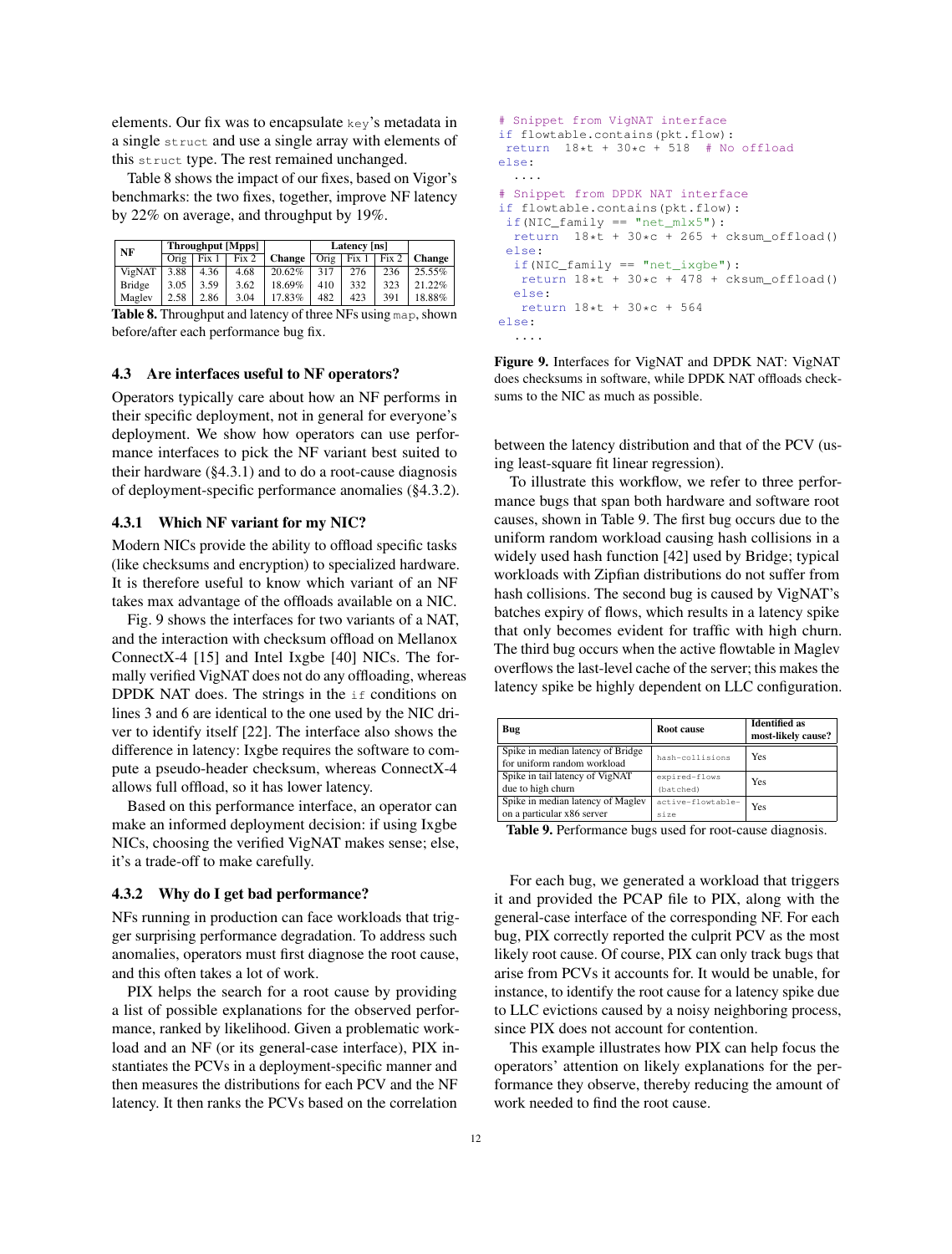In conclusion, our evaluation shows that PIX is practical: the complexity of extracted interfaces is significantly lower than the NF implementation, their accuracy is high, and the time taken to extract them is reasonable. Further, NF developers and operators can use these interfaces to identify performance regressions, diagnose and fix performance bugs, and pick the NFs that are best suited to their hardware.

# <span id="page-12-0"></span>5 Does PIX Generalize?

In this section, we explore how PIX can generalize in two directions: (1) programs other than NFs, that are nevertheless still amenable to ESE; and (2) NFs that are not amenable to ESE. Overall, we find that the design of PIX—split into a modular back-end and front-end that produce general-case and deployment-specific interfaces, respectively—enables generalization by adapting just the necessary modules in the PIX pipeline.

**Beyond NFs:** We have successfully applied PIX to the OpenSSL library, to uncover digital side-channels, and to eBPF extensions for user-space file systems.

Extracting interfaces for finding digital side-channels required modifying only PIX's hardware model (i.e., step 1 in the back-end). Implementing a new model focused on sources of constant-time violations (using the exhaustive list in [\[3\]](#page-13-11)) took us 2 person months. We ran PIX on 12 cryptographic primitives from OpenSSL 3.0 [\[61\]](#page-14-31) and found a constant-time violation in the AES cipher unpadding function. This violation was acknowledged by the OpenSSL maintainers [\[62\]](#page-15-11). We have submitted a pull request [\[63\]](#page-15-12) that has undergone multiple rounds of review and is in the final stages of getting merged.

Our experience with OpenSSL reinforced our belief (from [§4.2.1\)](#page-10-3) that a tool that automatically extracts performance interfaces would be of great use to developers. For example, we learned that the violation we uncovered had been latent since OpenSSL 1.1.1 because the developer "just reused the code" and had somehow been missed despite the extremely thorough code reviews that OpenSSL goes through. If performance interfaces of the OpenSSL code were extracted regularly, e.g., as part of continuous integration, it is unlikely that this violation would have persisted for this long.

Extracting interfaces for eBPF file system extensions was more straightforward since the code is similar to that of eBPF NFs. Here, we only had to add translation rules (step 2 in the PIX back-end) corresponding to the supported system calls. This took 4 person-days, after which PIX was able to automatically extract interfaces for the extFUSE extensions [\[7\]](#page-13-12).

Code not amenable to ESE: To evaluate the limits of PIX's ESE-based approach, we used PIX on Snort [\[73\]](#page-15-13), a popular IDS that independent prior work has shown to not be amenable to ESE [\[53,](#page-14-32) [81\]](#page-15-14). Our results corroborated those from prior work; while PIX did extract performance interfaces for the networking stack and all detection rules that look only at packet headers, attempting to extract a complete interface caused PIX to time out. Extracting an interface from Snort with PIX requires either that we modify its code to cleanly separate the stateful components, or that we replace Bolt in the PIX back-end with a manual theorem prover.

# <span id="page-12-1"></span>6 Related Work

We compared PIX to Bolt [\[41\]](#page-14-10) w.r.t the design (in [§2\)](#page-1-0) and results (in [§4.1\)](#page-7-1). We do not do so again here.

Here we provide a qualitative comparison of PIX against Freud, Appendix [A](#page-15-6) provides a detailed quantitative one. Freud treats code almost as a black box and relies on developers to provide comprehensive performance test suites in order to guide the exploration of performance behaviors and ensure prediction accuracy. PIX is white-box because it analyzes source code. Analyzing the source ensures that PIX can analyze the system once, and instantiate the interface for different deployments, while Freud users must re-run the tool for each new <workload, hardware> pair. Lastly, Freud's performance formulae are limited to being expressed in terms of program variables, but the performance of stateful code typically depends on (implicit) PCVs instead [\[37,](#page-14-13) [38\]](#page-14-14).

Performance upper bounds and adversarial workloads: Worst-Case Execution Time (WCET) Analysis derives formal upper bounds on performance; [\[79\]](#page-15-4) provides an overview of the state of the art. These bounds are particularly popular in the domain of real-time and safety-critical systems where performance guarantees are a part of functional correctness. While WCET only looks at one aspect of the performance profile—the absolute worst-case—performance interfaces characterize performance in the face of any arbitrary input, whether typical, ideal, or adversarial. Further, to enable stringent upper bounds, real-time systems tend to avoid dynamic data structures and input-dependent memory accesses aspects that are commonplace in NFs.

Considerable prior work focuses on generating and analyzing adversarial workloads that attack software performance [\[2,](#page-13-13) [18,](#page-14-33) [49,](#page-14-34) [60,](#page-14-35) [64,](#page-15-3) [65,](#page-15-15) [67,](#page-15-16) [72,](#page-15-17) [76\]](#page-15-18). As with WCET, all of this work focuses only on worst-case inputs, while interfaces reflect the entire performance profile.

Performance profilers: Traditional profilers [\[51\]](#page-14-36) measure the execution cost (e.g., running time, executed instructions, cache misses) of a piece of code. Trend Profiling [\[34\]](#page-14-37), Algorithmic Profiling [\[85\]](#page-15-19) and Input-Sensitive Profiling [\[16,](#page-13-14) [17\]](#page-14-38) take this one step further: by extracting a cost function defining the relationship between input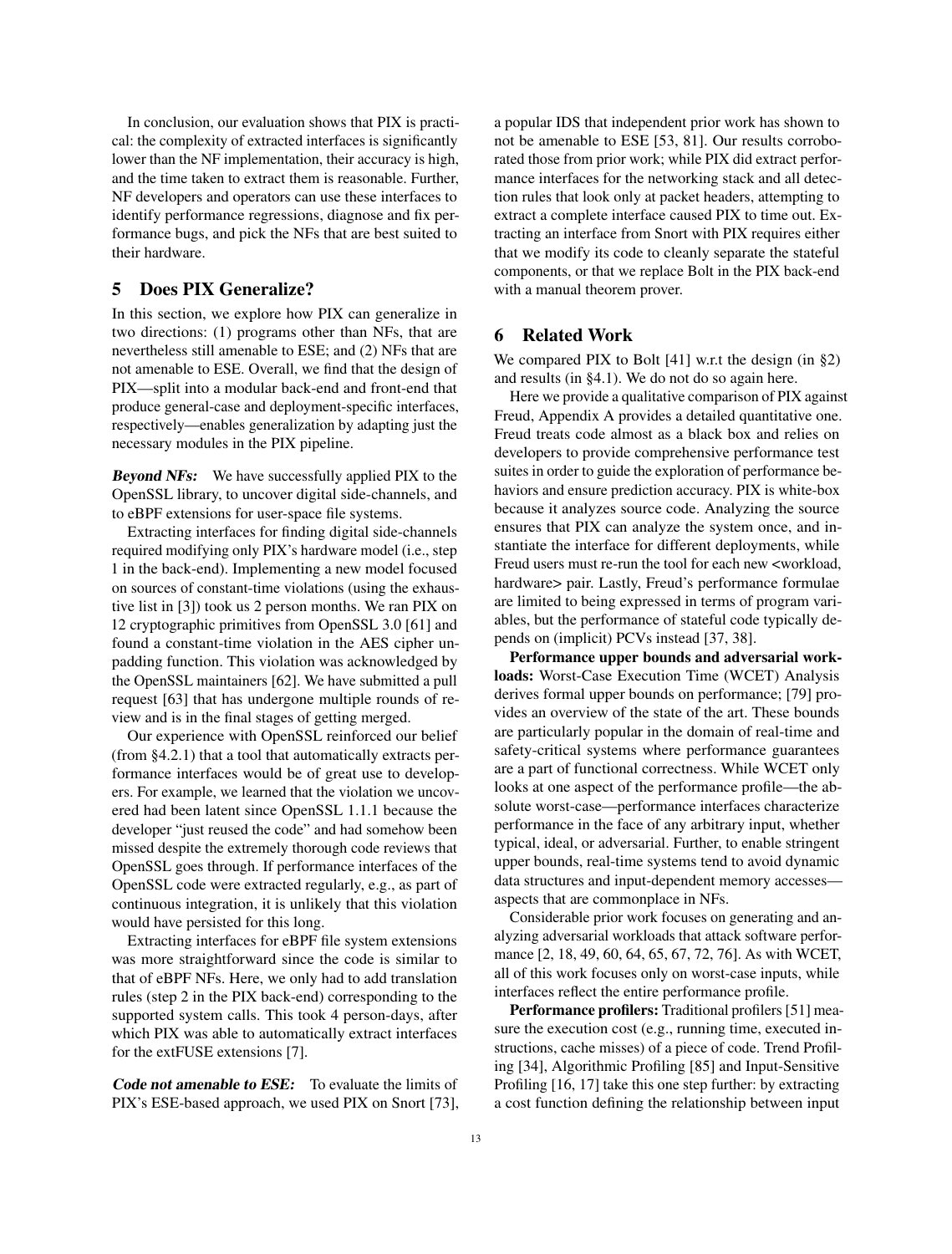size and execution cost. However, like Freud, these tools treat the code as a black-box and require developers to provide comprehensive performance test suites to guide the exploration of performance behavior.

Performance analysis for SmartNIC-based NFs: Krude et al. [\[47\]](#page-14-39) use SMT solvers to analyze NF code written for processor-based SmartNICs and provide lower bounds on throughput. Focussing solely on throughput lower bounds results in their approach being limited to analyzing worst-case latency, much like WCET. Clara [\[68\]](#page-15-20) uses machine learning to analyze NF code written in C to identify "effective porting strategies" that result in low latency when the NF is ported to a SmartNIC. Unlike PIX that focusses on accurately predicting the NF latency, Clara focusses on identifying how the NF implementation can make best use of the SmartNIC hardware (e.g., accelerator usage, NF state placement strategies, etc).

Program analysis for NF code running on commodity hardware: Several instances of prior work have proposed using program analysis to help understand, debug, and verify the semantic behavior of software NFs [\[10,](#page-13-15) [11,](#page-13-16) [19,](#page-14-40) [44,](#page-14-41) [66,](#page-15-21) [74,](#page-15-22) [84,](#page-15-23) [86\]](#page-15-24). PIX builds upon the experience of all of this prior work, but analyzes NF performance.

NF performance monitoring and diagnosis: Several instances of prior work [\[28,](#page-14-42) [35,](#page-14-2) [56,](#page-14-43) [80\]](#page-15-25) diagnose performance issues such as packet drops or low throughput in NF deployments. Such work is complementary to PIX since it helps diagnose performance issues once they occur in production, while PIX provides a summary of NF performance before the NF is deployed.

# <span id="page-13-3"></span>7 Conclusion

We proposed the notion of a *performance interface* a program that accepts the same inputs as the system and outputs the latency incurred by the given input. For the interface to be simultaneously simple, accurate and human-readable we proposed (a) the notion of a *performance resolution* to eliminating unnecessary details, and (b) separate *deployment-specific interfaces* to tailor the interface to particular <workload, environment> pairs.

We described a tool (PIX) that automatically extracts performance interfaces from NF implementations. and evaluated it on 12 NFs, including several used in production. Our results show that PIX is practical—the complexity of extracted interfaces is significantly lower than the NF implementation, their accuracy is high, and the time to extract them is reasonable. Finally, we show how NF developers and operators can use these interfaces today, to identify performance regressions, diagnose and fix performance bugs, and pick the NFs that are best suited to their hardware.

# 8 Acknowledgements

We thank our shepherd Theo Benson and the anonymous OSDI, SOSP and NSDI reviewers for their detailed feedback that significantly improved the paper. We are also grateful to the many people who provided helpful feedback on drafts of the paper at various stages—Solal Pirelli, Arseniy Zaostrovnykh, Marios Kogias, Adrien Ghosn, Can Cebeci, Yugesh Kothari, Ayoub Chouk, Johannes Kinder, Jonas Wagner, Ed Bugnion and James Larus.

## References

- <span id="page-13-9"></span>[1] Bolt source code. https://github.[com/bolt-perf-contracts/bolt](https://github.com/bolt-perf-contracts/bolt).
- <span id="page-13-13"></span>[2] AFEK, Y., BREMLER-BARR, A., HARCHOL, Y., HAY, D., AND KORAL, Y. Making DPI engines resilient to algorithmic complexity attacks. *IEEE/ACM Trans. on Networking* (2016).
- <span id="page-13-11"></span>[3] ALMEIDA, J. B., BARBOSA, M., BARTHE, G., DUPRESSOIR, F., AND EMMI, M. Verifying constant-time implementations. In *USENIX Security Symp.* (2016).
- <span id="page-13-0"></span>[4] WSJ: Facebook, google and apple hit by unusual outages. https://www.wsj.[com/articles/facebook-and-instagram](https://www.wsj.com/articles/facebook-and-instagram-suffer-lengthy-outages-11552539752)[suffer-lengthy-outages-11552539752](https://www.wsj.com/articles/facebook-and-instagram-suffer-lengthy-outages-11552539752).
- <span id="page-13-4"></span>[5] BARBETTE, T., SOLDANI, C., AND MATHY, L. Fast userspace packet processing. In *ACM/IEEE Symp. on Architectures for Networking and Communications Systems* (2015).
- <span id="page-13-8"></span>[6] BENSON, T., AKELLA, A., AND MALTZ, D. A. Network traffic characteristics of data centers in the wild. In *Internet Measurement Conf.* (2010).
- <span id="page-13-12"></span>[7] BIJLANI, A., AND RAMACHANDRAN, U. Extension framework for file systems in user space. In *USENIX Annual Technical Conf.*  $(2019)$
- <span id="page-13-7"></span>[8] BRUNELLA, M. S., BELOCCHI, G., BONOLA, M., PONTARELLI, S., SIRACUSANO, G., BIANCHI, G., CAM-MARANO, A., PALUMBO, A., PETRUCCI, L., AND BIFULCO, R. hxdp: Efficient software packet processing on FPGA NICs. In *Symp. on Operating Sys. Design and Implem.* (2020).
- <span id="page-13-5"></span>[9] CADAR, C., DUNBAR, D., AND ENGLER, D. R. KLEE: Unassisted and automatic generation of high-coverage tests for complex systems programs. In *Symp. on Operating Sys. Design and Implem.* (2008).
- <span id="page-13-15"></span>[10] CANINI, M., KOSTIC, D., REXFORD, J., AND VENZANO, D. Automating the testing of OpenFlow applications. *Intl. Workshop on Rigorous Protocol Engineering* (2011).
- <span id="page-13-16"></span>[11] CANINI, M., VENZANO, D., PEREŠÍNI, P., KOSTIĆ, D., AND REXFORD, J. A NICE way to test openflow applications. In *Symp. on Networked Systems Design and Implem.* (2012).
- <span id="page-13-1"></span>[12] CHEN, S., DELIMITROU, C., AND MARTINEZ, J. F. PARTIES: QoS-Aware Resource Partitioning for Multiple Interactive Services. In *Intl. Conf. on Architectural Support for Programming Languages and Operating Systems* (2019).
- <span id="page-13-6"></span>[13] Commits to the eBPF code in the Cilium project. [https://](https://github.com/cilium/cilium/commits/master/bpf) github.[com/cilium/cilium/commits/master/bpf](https://github.com/cilium/cilium/commits/master/bpf).
- <span id="page-13-2"></span>[14] Cilium Project. [https://cilium](https://cilium.io).io.
- <span id="page-13-10"></span>[15] Mellanox ConnectX-4 Network Adapter Cards. [https://](https://downloadcenter.intel.com/download/14687) downloadcenter.intel.[com/download/14687](https://downloadcenter.intel.com/download/14687).
- <span id="page-13-14"></span>[16] COPPA, E., DEMETRESCU, C., AND FINOCCHI, I. Inputsensitive profiling. In *Intl. Conf. on Programming Language Design and Implem.* (2012).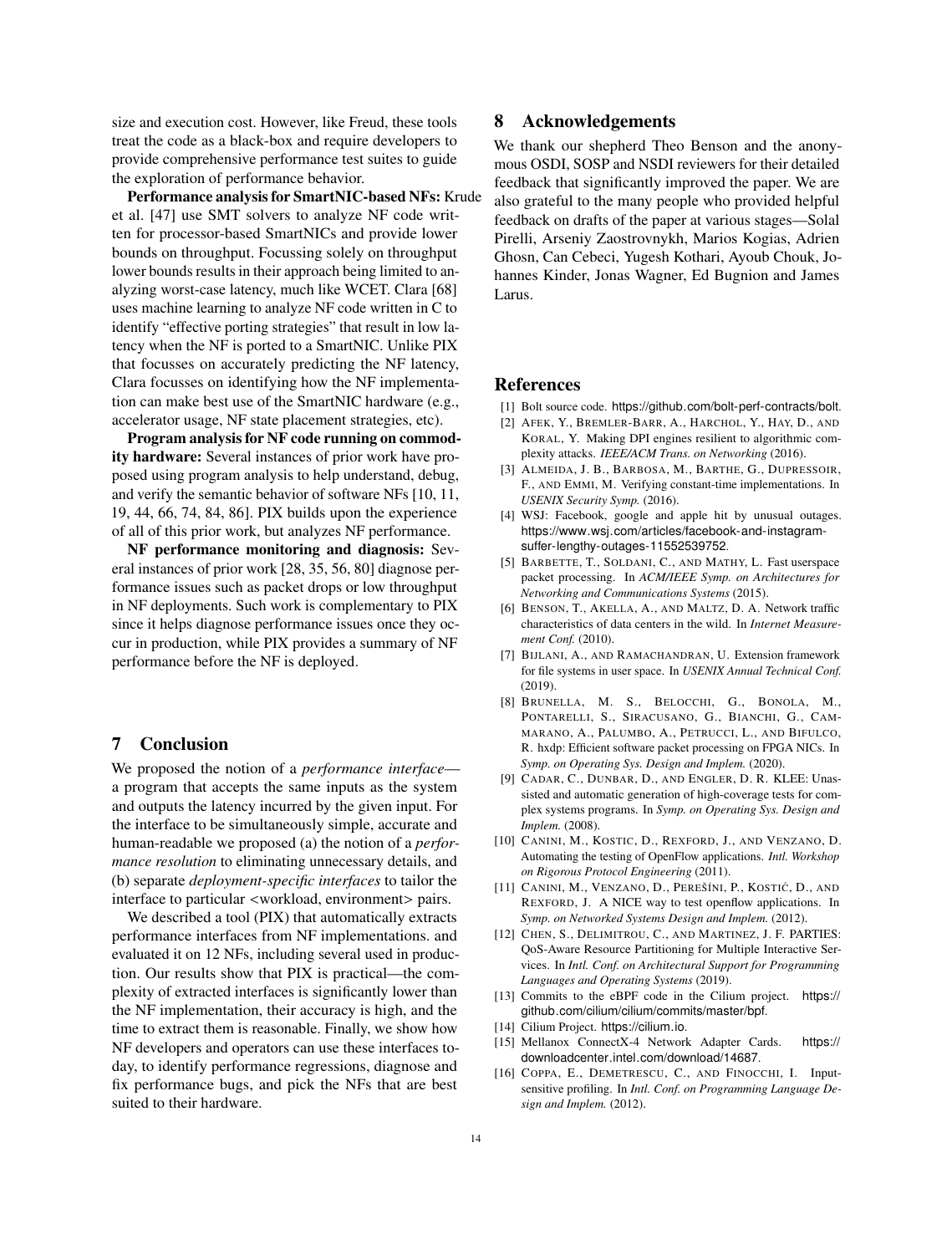- <span id="page-14-38"></span>[17] COPPA, E., DEMETRESCU, C., FINOCCHI, I., AND MAROTTA, R. Estimating the empirical cost function of routines with dynamic workloads. In *Intl. Symp. on Code Generation and Optimization* (2014).
- <span id="page-14-33"></span>[18] CROSBY, S. A., AND WALLACH, D. S. Denial of service via algorithmic complexity attacks. In *USENIX Security Symp.* (2003).
- <span id="page-14-40"></span>[19] DOBRESCU, M., AND ARGYRAKI, K. Software dataplane verification. In *Symp. on Networked Systems Design and Implem.* (2014).
- <span id="page-14-21"></span>[20] DOBRESCU, M., ARGYRAKI, K., AND RATNASAMY, S. Toward predictable performance in software packet-processing platforms. In *Symp. on Networked Systems Design and Implem.* (2012).
- <span id="page-14-29"></span><span id="page-14-9"></span>[21] DPDK: Data plane development kit. https://dpdk.org. [22] Ethtool Driver Identifier. [https://](https://docs.huihoo.com/doxygen/linux/kernel/3.7/include_2uapi_2linux_2ethtool_8h_source.html#l00085) docs.huihoo.[com/doxygen/linux/kernel/3](https://docs.huihoo.com/doxygen/linux/kernel/3.7/include_2uapi_2linux_2ethtool_8h_source.html#l00085).7/  $include_2$ uapi<sub>2</sub>linux<sub>2</sub>ethtool<sub>8</sub>h<sub>s</sub>ource.[html#l00085](https://docs.huihoo.com/doxygen/linux/kernel/3.7/include_2uapi_2linux_2ethtool_8h_source.html#l00085).
- <span id="page-14-19"></span>[23] Commits to eBPF maps in the Linux Kernel. [https://github](https://github.com/torvalds/linux/commits/master/kernel/bpf).com/ [torvalds/linux/commits/master/kernel/bpf](https://github.com/torvalds/linux/commits/master/kernel/bpf).
- <span id="page-14-18"></span>[24] eBPF maps. [https://prototype-kernel](https://prototype-kernel.readthedocs.io/en/latest/bpf/ebpf_maps.html).readthedocs.io/en/  $lates t/bpf/ebpf_maps.html.$
- <span id="page-14-22"></span>[25] EISENBUD, D. E., YI, C., CONTAVALLI, C., SMITH, C., KONONOV, R., MANN-HIELSCHER, E., CILINGIROGLU, A., CHEYNEY, B., SHANG, W., AND HOSEIN, J. D. Maglev: A fast and reliable software network load balancer. In *Symp. on Networked Systems Design and Implem.* (2016).
- <span id="page-14-24"></span>[26] EMMERICH, P., GALLENMÜLLER, S., RAUMER, D., WOHL-FART, F., AND CARLE, G. MoonGen: A scriptable high-speed packet generator. In *Internet Measurement Conf.* (2015).
- <span id="page-14-20"></span>[27] EYERMAN, S., EECKHOUT, L., KARKHANIS, T., AND SMITH, J. E. A performance counter architecture for computing accurate CPI components. In *Intl. Conf. on Architectural Support for Programming Languages and Operating Systems* (2006).
- <span id="page-14-42"></span>[28] FAYAZBAKHSH, S. K., CHIANG, L., SEKAR, V., YU, M., AND MOGUL, J. C. Enforcing network-wide policies in the presence of dynamic middlebox actions using flowtags. In *Symp. on Networked Systems Design and Implem.* (2014).
- <span id="page-14-11"></span>[29] FILLIÂTRE, J., GONDELMAN, L., AND PASKEVICH, A. The spirit of ghost code.
- <span id="page-14-44"></span>[30] Freud source code repository. https://github.[com/usi-systems/](https://github.com/usi-systems/freud) [freud](https://github.com/usi-systems/freud).
- <span id="page-14-6"></span>[31] FRIED, J., RUAN, Z., OUSTERHOUT, A., AND BELAY, A. Caladan: Mitigating interference at microsecond timescales. In *Symp. on Operating Sys. Design and Implem.* (2020).
- <span id="page-14-12"></span>[32] Ghost variables in software verification. [http://whiley](http://whiley.org/2014/06/20/understanding-ghost-variables-in-software-verification/).org/ [2014/06/20/understanding-ghost-variables-in-software](http://whiley.org/2014/06/20/understanding-ghost-variables-in-software-verification/)[verification/](http://whiley.org/2014/06/20/understanding-ghost-variables-in-software-verification/).
- <span id="page-14-15"></span>[33] GITHUB. The 2020 state of the Octoverse. [https://](https://octoverse.github.com) [octoverse](https://octoverse.github.com).github.com, Dec. 2020.
- <span id="page-14-37"></span>[34] GOLDSMITH, S., AIKEN, A., AND WILKERSON, D. S. Measuring empirical computational complexity. In *Symp. on the Foundations of Software Eng.* (2007).
- <span id="page-14-2"></span>[35] GONG, J., LI, Y., ANWER, B., SHAIKH, A., AND YU, M. Microscope: Queue-based performance diagnosis for network functions. In *ACM SIGCOMM Conf.* (2020).
- <span id="page-14-0"></span>[36] Google cloud storage incident. [https://](https://status.cloud.google.com/incident/storage/19002) status.cloud.google.[com/incident/storage/19002](https://status.cloud.google.com/incident/storage/19002).
- <span id="page-14-13"></span>[37] GULWANI, S. SPEED: symbolic complexity bound analysis. In *Intl. Conf. on Computer Aided Verification* (2009).
- <span id="page-14-14"></span>[38] GULWANI, S., MEHRA, K. K., AND CHILIMBI, T. M. SPEED: precise and efficient static estimation of program computational complexity. In *Symp. on Principles of Programming Languages* (2009).
- <span id="page-14-1"></span>[39] GUNAWI, H. S., HAO, M., LEESATAPORNWONGSA, T., PATANA-ANAKE, T., DO, T., ADITYATAMA, J., ELIAZAR, K. J.,

LAKSONO, A., LUKMAN, J. F., MARTIN, V., AND SATRIA, A. D. What bugs live in the cloud? A study of 3000+ issues in cloud systems. In *Symp. on Cloud Computing* (2014).

- <span id="page-14-28"></span>[40] Intel Network AdIntel 82599 10 GbE Controller Datasheetapter Driver for PCIe Intel 10 Gigabit Ethernet Network Connections. [https://downloadcenter](https://downloadcenter.intel.com/download/14687).intel.com/download/14687.
- <span id="page-14-10"></span>[41] IYER, R., PEDROSA, L., ZAOSTROVNYKH, A., PIRELLI, S., ARGYRAKI, K., AND CANDEA, G. Performance contracts for software network functions. In *Symp. on Networked Systems Design and Implem.* (2019).
- <span id="page-14-30"></span>[42] Java String hashCode. https://docs.oracle.[com/javase/6/docs/](https://docs.oracle.com/javase/6/docs/api/java/lang/String.html#hashCode()) [api/java/lang/String](https://docs.oracle.com/javase/6/docs/api/java/lang/String.html#hashCode()).html#hashCode().
- <span id="page-14-3"></span>[43] JIN, G., SONG, L., SHI, X., SCHERPELZ, J., AND LU, S. Understanding and detecting real-world performance bugs. In *Intl. Conf. on Programming Language Design and Implem.* (2012).
- <span id="page-14-41"></span>[44] KHALID, J., GEMBER-JACOBSON, A., MICHAEL, R., AB-HASHKUMAR, A., AND AKELLA, A. Paving the way for NFV: Simplifying middlebox modifications using statealyzr. In *Symp. on Networked Systems Design and Implem.* (2016).
- <span id="page-14-17"></span>[45] KING, J. C. Symbolic Execution and Program Testing. *J. ACM 19*, 7 (1976).
- <span id="page-14-23"></span>[46] KOGIAS, M., IYER, R., AND BUGNION, E. Bypassing the load balancer without regrets. In *Symp. on Cloud Computing* (2020).
- <span id="page-14-39"></span>[47] KRUDE, J., RÜTH, J., SCHEMMEL, D., RATH, F., FOLBORT, I., AND WEHRLE, K. Determination of throughput guarantees for processor-based smartnics. In *Intl. Conf. on Emerging Networking Experiments and Technologies* (2021).
- <span id="page-14-4"></span>[48] LAMPSON, B. Hints and principles for computer system design. https://www.microsoft.[com/en-us/research/uploads/](https://www.microsoft.com/en-us/research/uploads/prod/2019/09/Hints-and-Principles-v1-full.pdf) [prod/2019/09/Hints-and-Principles-v1-full](https://www.microsoft.com/en-us/research/uploads/prod/2019/09/Hints-and-Principles-v1-full.pdf).pdf, November 2020.
- <span id="page-14-34"></span>[49] LEMIEUX, C., PADHYE, R., SEN, K., AND SONG, D. Perffuzz: automatically generating pathological inputs. In *Intl. Symp. on Software Testing and Analysis* (2018).
- <span id="page-14-27"></span>[50] libVig source code . https://github.[com/vigor-nf/vigor/tree/](https://github.com/vigor-nf/vigor/tree/master/libvig/verified) [master/libvig/verified](https://github.com/vigor-nf/vigor/tree/master/libvig/verified).
- <span id="page-14-36"></span>[51] The Linux Perf Tool. https://en.wikipedia.[org/wiki/Perf](https://en.wikipedia.org/wiki/Perf_(Linux))<sub>(Linux).</sub>
- <span id="page-14-7"></span>[52] MANOUSIS, A., SHARMA, R. A., SEKAR, V., AND SHERRY, J. Contention-aware performance prediction for virtualized network functions. In *ACM SIGCOMM Conf.* (2020).
- <span id="page-14-32"></span>[53] MEHROTRA, P., AND GOSWAMI, S. Analyzing Snort. Tech. rep., University of British Columbia, 2018.
- <span id="page-14-5"></span>[54] Microscope survey form and results. [https://](https://www.dropbox.com/s/66cp4k3wl8zm0q5/survey.pdf?dl=0) www.dropbox.[com/s/66cp4k3wl8zm0q5/survey](https://www.dropbox.com/s/66cp4k3wl8zm0q5/survey.pdf?dl=0).pdf?dl=0.
- <span id="page-14-16"></span>[55] MOON, S., HELT, J., YUAN, Y., BIERI, Y., BANERJEE, S., SEKAR, V., WU, W., YANNAKAKIS, M., AND ZHANG, Y. Alembic: Automated model inference for stateful network functions. In *Symp. on Networked Systems Design and Implem.* (2019).
- <span id="page-14-43"></span>[56] NAIK, P., SHAW, D. K., AND VUTUKURU, M. NFVPerf: Online performance monitoring and bottleneck detection for NFV. In *IEEE Conf. on Network Function Virtualization and Software Defined Networks* (2016).
- <span id="page-14-25"></span>[57] Performance Tests for Natasha. https://github.[com/scaleway/](https://github.com/scaleway/natasha/tree/master/test/perf) [natasha/tree/master/test/perf](https://github.com/scaleway/natasha/tree/master/test/perf).
- <span id="page-14-8"></span>[58] Scaleway Natasha. https://github.[com/scaleway/natasha](https://github.com/scaleway/natasha).
- <span id="page-14-26"></span>[59] NELSON, L., BORNHOLT, J., GU, R., BAUMANN, A., TORLAK, E., AND WANG, X. Scaling symbolic evaluation for automated verification of systems code with Serval. In *Symp. on Operating Systems Principles* (2019).
- <span id="page-14-35"></span>[60] OLIVO, O., DILLIG, I., AND LIN, C. Detecting and exploiting second order denial-of-service vulnerabilities in web applications. In *Conf. on Computer and Communication Security* (2015).
- <span id="page-14-31"></span>[61] OpenSSL. https://github.[com/openssl/openssl](https://github.com/openssl/openssl).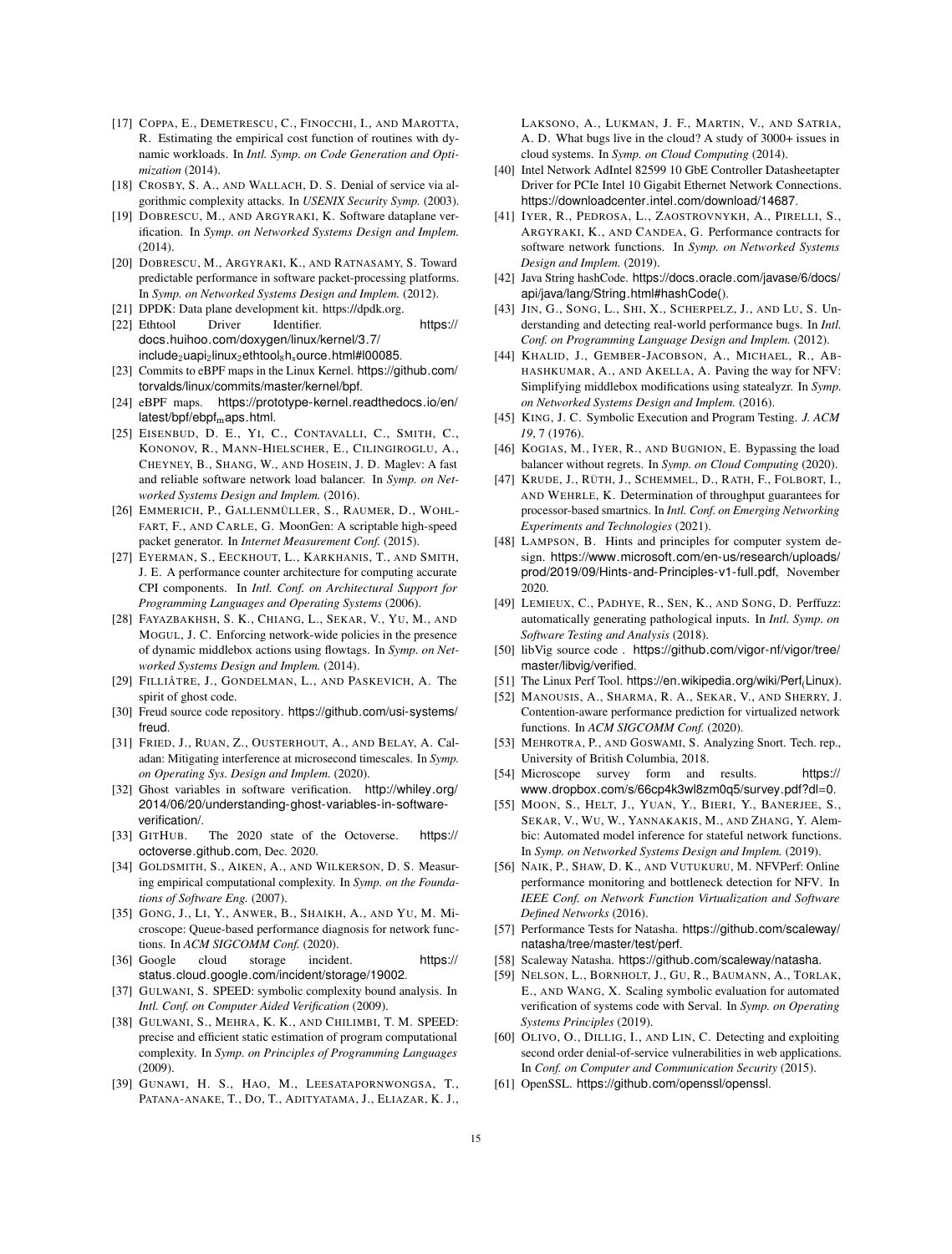- <span id="page-15-11"></span>[62] Github issue raising constant-time violation in OpenSSL's Cipherblock Unpadding. https://github.[com/openssl/openssl/](https://github.com/openssl/openssl/issues/16230) [issues/16230](https://github.com/openssl/openssl/issues/16230).
- <span id="page-15-12"></span>[63] Pull request to fix constant-time violation in OpenSSL's Cipherblock Unpadding. https://github.[com/openssl/openssl/](https://github.com/openssl/openssl/pull/16323) [pull/16323](https://github.com/openssl/openssl/pull/16323).
- <span id="page-15-3"></span>[64] PEDROSA, L., IYER, R., ZAOSTROVNYKH, A., FIETZ, J., AND ARGYRAKI, K. Automated synthesis of adversarial workloads for network functions. In *ACM SIGCOMM Conf.* (2018).
- <span id="page-15-15"></span>[65] PETSIOS, T., ZHAO, J., KEROMYTIS, A. D., AND JANA, S. Slowfuzz: Automated domain-independent detection of algorithmic complexity vulnerabilities. In *Conf. on Computer and Communication Security* (2017).
- <span id="page-15-21"></span>[66] PIRELLI, S., VALENTUKONYTĖ, A., ARGYRAKI, K., AND CAN-DEA, G. Automated verification of network function binaries. In *Symp. on Networked Systems Design and Implem.* (2022).
- <span id="page-15-16"></span>[67] PUSCHNER, P., AND NOSSAL, R. Testing the results of static worst-case execution-time analysis. In *Real-Time Systems Symp.* (1998).
- <span id="page-15-20"></span>[68] QIU, Y., XING, J., HSU, K.-F., KANG, Q., LIU, M., NARAYANA, S., AND CHEN, A. Automated smartnic offloading insights for network functions. In *Symp. on Operating Systems Principles* (2021).
- <span id="page-15-5"></span>[69] ROGORA, D., CARZANIGA, A., DIWAN, A., HAUSWIRTH, M., AND SOULÉ, R. Analyzing system performance with probabilistic performance annotations. In *ACM EuroSys European Conf. on Computer Systems* (2020).
- <span id="page-15-8"></span>[70] SCHWARTZ, E. J., AVGERINOS, T., AND BRUMLEY, D. All you ever wanted to know about dynamic taint analysis and forward symbolic execution (but might have been afraid to ask). In *IEEE Symp. on Security and Privacy* (2010).
- <span id="page-15-1"></span>[71] SHIROKOV, N., AND DASINENI, R. Open-sourcing Katran, a scalable network load balancer. [https://engineering](https://engineering.fb.com/2018/05/22/open-source/open-sourcing-katran-a-scalable-network-load-balancer).fb.com/ [2018/05/22/open-source/open-sourcing-katran-a](https://engineering.fb.com/2018/05/22/open-source/open-sourcing-katran-a-scalable-network-load-balancer)[scalable-network-load-balancer](https://engineering.fb.com/2018/05/22/open-source/open-sourcing-katran-a-scalable-network-load-balancer), May 2018.
- <span id="page-15-17"></span>[72] SMITH, R., ESTAN, C., AND JHA, S. Backtracking algorithmic complexity attacks against a NIDS. In *Annual Computer Security Applications Conf.* (2006).
- <span id="page-15-13"></span>[73] Snort. [https://www](https://www.snort.org).snort.org.
- <span id="page-15-22"></span>[74] STOENESCU, R., POPOVICI, M., NEGREANU, L., AND RAICIU, C. Symnet: Scalable symbolic execution for modern networks. In *ACM SIGCOMM Conf.* (2016).
- <span id="page-15-9"></span>[75] TERPSTRA, D., JAGODE, H., YOU, H., AND DONGARRA, J. J. Collecting performance data with PAPI-C. In *Workshop on Parallel Tools for High Performance Computing* (2009).
- <span id="page-15-18"></span>[76] TOFFOLA, L. D., PRADEL, M., AND GROSS, T. R. Synthesizing programs that expose performance bottlenecks. In *Intl. Symp. on Code Generation and Optimization* (2018).
- <span id="page-15-0"></span>[77] TOOTOONCHIAN, A., PANDA, A., LAN, C., WALLS, M., AR-GYRAKI, K. J., RATNASAMY, S., AND SHENKER, S. Resq: Enabling slos in network function virtualization. In *Symp. on Networked Systems Design and Implem.* (2018).
- <span id="page-15-10"></span>[78] WATSON, A. H., AND MCCABE, T. J. *Structured Testing: A Testing Methodology Using the Cyclomatic Complexity Metric*. Computer Systems Laboratory, National Institute of Standards and Technology, 1996.
- <span id="page-15-4"></span>[79] WILHELM, R., ENGBLOM, J., ERMEDAHL, A., HOLSTI, N., THESING, S., WHALLEY, D., BERNAT, G., FERDINAND, C., HECKMANN, R., MITRA, T., MUELLER, F., PUAUT, I., PUSCHNER, P., STASCHULAT, J., AND STENSTRÖM, P. The worst-case execution-time problem — overview of methods and survey of tools. *ACM Trans. Embed. Comput. Syst.* (2008).
- <span id="page-15-25"></span>[80] WU, W., HE, K., AND AKELLA, A. PerfSight: Performance diagnosis for software dataplanes. In *Internet Measurement Conf.*

 $(2015)$ .

- <span id="page-15-14"></span>[81] WU, W., ZHANG, Y., AND BANERJEE, S. Automatic synthesis of nf models by program analysis. In *ACM Workshop on Hot Topics in Networks* (2016).
- <span id="page-15-2"></span>[82] Express data path. [https://en](https://en.wikipedia.org/wiki/Express_Data_Path).wikipedia.org/wiki/  $Express_{D}$  $Express_{D}$ ata<sub>P</sub>ath.
- <span id="page-15-7"></span>[83] ZAOSTROVNYKH, A., PIRELLI, S., IYER, R. R., RIZZO, M., PEDROSA, L., ARGYRAKI, K. J., AND CANDEA, G. Verifying software network functions with no verification expertise. In *Symp. on Operating Systems Principles* (2019).
- <span id="page-15-23"></span>[84] ZAOSTROVNYKH, A., PIRELLI, S., PEDROSA, L., ARGYRAKI, K., AND CANDEA, G. A formally verified NAT. In *ACM SIG-COMM Conf.* (2017).
- <span id="page-15-19"></span>[85] ZAPARANUKS, D., AND HAUSWIRTH, M. Algorithmic profiling. In *Intl. Conf. on Programming Language Design and Implem.* (2012).
- <span id="page-15-24"></span>[86] ZENG, H., KAZEMIAN, P., VARGHESE, G., AND MCKEOWN, N. Automatic test packet generation. In *Intl. Conf. on Emerging Networking Experiments and Technologies* (2012).

#### <span id="page-15-6"></span>Appendix A Using Freud on NFs

In this section, we describe our experience experimenting with Freud. We used the publicly available Freud code [\[30\]](#page-14-44) at commit ID [e6e7a91006.](https://github.com/usi-systems/freud/tree/e6e7a91006972a6d0a390c5cb66617105426bee6)

Freud takes as input a binary and a test suite, and outputs an expression of performance (runtime) as a function of input and global variables. So, by design, it strikes a different generality/accuracy balance than PIX: It is more general, in the sense that it can run on any program not just NFs that are amenable to ESE—and requires no source code and no data-structure pre-analysis. It is less accurate, in two ways: (a) It cannot reason about the performance of execution paths that are not triggered by the test suite (since it does not symbex the program, and it does not analyze the source code). (b) It cannot reason about how past inputs affect performance in stateful code (since it does not know anything about the data structures where the state is stored).

To assess Freud's generality/accuracy balance, especially in the context of NFs, we used it on three classes of programs: (a) A stateless program that spins for a period of time proportional to the input length. (b) Data structures commonly used by NFs: a longest prefix match (LPM) trie and a hash map. (c) NFs: VigNAT (academic prototype), Natasha (production NAT used at ScaleWay), and Maglev (DPDK implementation of Google's load balancer). Natasha comes with an open-source performance test suite [\[57\]](#page-14-25), making it an ideal fit for Freud. For the remaining programs, we used as test suites the packet traces on which we evaluated PIX.

Table [10](#page-16-1) summarizes our results, discussed below.

Freud-vanilla: First, we ran Freud on unmodified programs, and it behaved as expected: It successfully characterized the spinning program's runtime as a function of the input length, but it could not produce meaningful performance annotations for the data structures or NFs.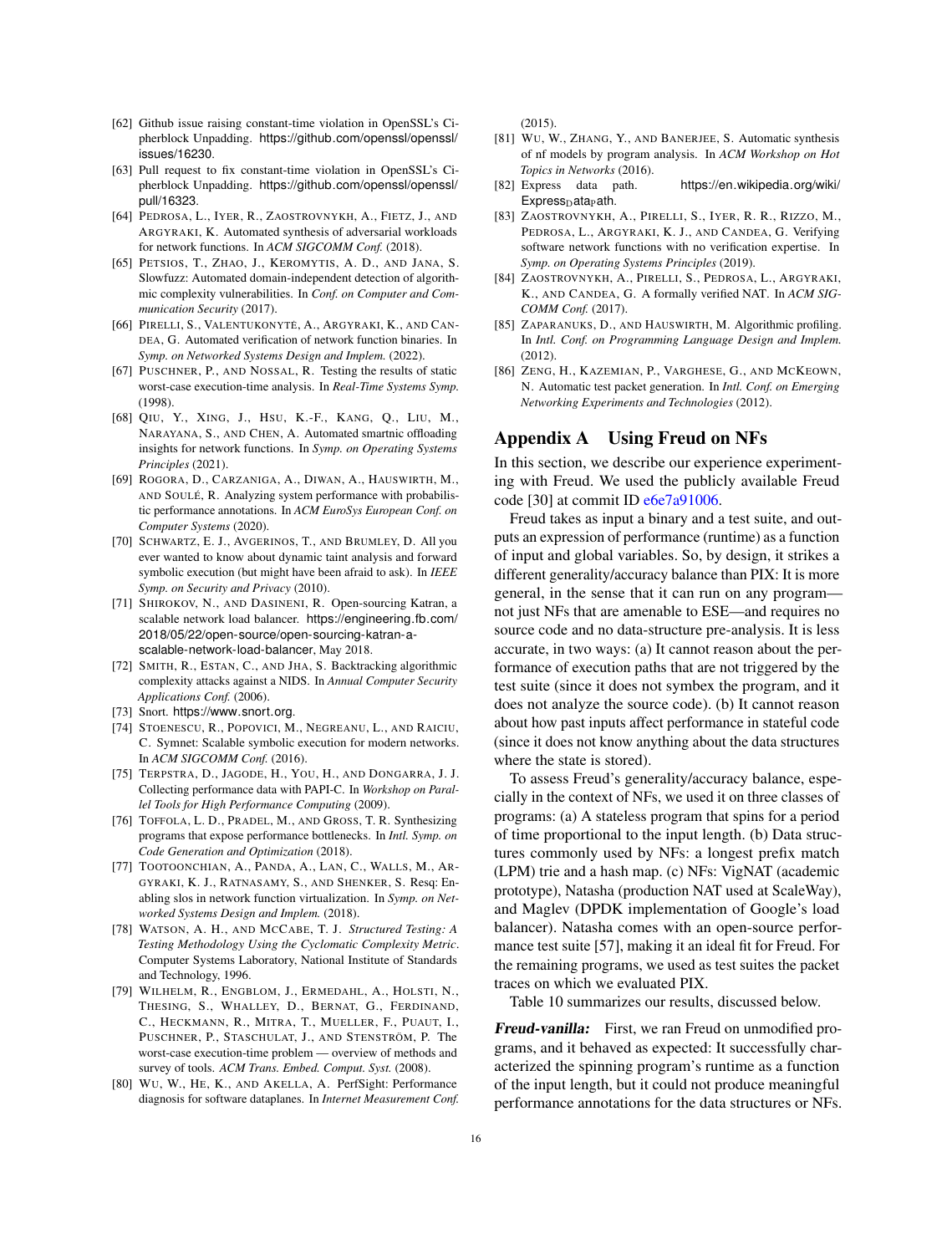<span id="page-16-1"></span>

| <b>Freud mode</b> | Program                | <b>Accurate annotation?</b> |
|-------------------|------------------------|-----------------------------|
|                   | Synthetic stateless NF | Yes                         |
| Freud-vanilla     | LPM trie               | No                          |
|                   | Hashmap                | No                          |
|                   | <b>Real NFs</b>        | N <sub>0</sub>              |
|                   | Synthetic stateless NF | Yes                         |
| Freud-nf          | LPM trie               | Yes                         |
|                   | Hashmap                | No                          |
|                   | <b>Real NFs</b>        | No                          |

Table 10. Summary of our experiments with Freud.

This is normal, since, in the latter programs, runtime is a function of implicit variables that capture the interaction between current and past inputs (e.g., number of iterations of while(bucket[i].is\_full ==1)).

Freud-nf: Next, to compare with PIX more fairly, we explicitly modified our programs to work with Freud: we identified conditions that we knew impacted performance (essentially PCVs) and manually added them as global variables (which Freud tracks). For instance, in the hashmap, we added a global variable to explicitly track the number of collisions; in the LPM trie, we added a global variable to explicitly track the depth traversed.

The results for the data structures were mixed: For the LPM trie, Freud produced an accurate performance annotation. For the hashmap, Freud mistook a correlation for a causation: when a test caused every packet to experience a collision, Freud concluded that runtime was determined by occupancy, as opposed to the number of collisions. We expect that this issue can be resolved at the cost of extra developer effort (to produce a smarter test suite).

For the real NFs, Freud could not produce meaningful performance annotations (despite our modifications to the NF source code). This is not surprising, given that Freud does not analyze the source code, hence is unable to track how a sequence of state-accessing calls affects runtime. For instance, in Maglev, known client packets that are destined to a now-stale backend-server undergo consistent hashing once again, to pick a new backend. Since Freud does not analyze the source code, it cannot track how this call sequence affects runtime, looking instead to express runtime as a function of individual variables—which does not work. We observed similar scenarios in the other NFs.

Conclusion: In its current form, Freud cannot produce accurate performance annotations for stateful NFs. To do so, it would need to track how a sequence of stateaccessing calls affects performance. We think that that would necessarily require (a) some assumption about the structure of the code (akin to our clean state assumption), (b) a nuanced test suite for the NF's data structures to reveal which aspects of state affect performance (which is done, in our approach, with the manual extraction of PCVs during pre-analysis), and (c) leveraging call context. We think that adding these elements to Freud

would bring it very close to PIX; we expect it would achieve similar accuracy, but at the cost of its current generality.

# <span id="page-16-0"></span>Appendix B Accuracy of performance interfaces

This section provides more detailed answers to the following questions: (1) What is the prediction error for both PIX and Bolt for each individual NF? (2) What is the prediction error for both PIX and Bolt as a function of the percentile latency?

Prediction error for individual NFs: Table [11](#page-16-2) provides detailed per-NF results for PIX's prediction accuracy for hardware-independent metrics, i.e., x86 instruction count and x86 memory accesses. We see that the results are similar across all the NFs, with PIX consistently outperforming Bolt.

<span id="page-16-2"></span>

| NF              | <b>Spade Prediction Error</b> |               | <b>Bolt Prediction Error</b> |               |  |
|-----------------|-------------------------------|---------------|------------------------------|---------------|--|
|                 | x86 instructions              | $x86$ mem-ops | $x86$ instructions           | $x86$ mem-ops |  |
| VigNAT          | 1.2%                          | 1.3%          | 3.1%                         | 4.0%          |  |
| Bridge          | 0.8%                          | 1.1%          | 3.6%                         | 3.6%          |  |
| Maglev          | 1.1%                          | 1.1%          | 5.1%                         | 4.2%          |  |
| Router          | 1.7%                          | 3.9%          | 6.8%                         | 6.1%          |  |
| Policer         | 1.4%                          | 1.7%          | 4.2%                         | 5.1%          |  |
| Natasha         | 2.6%                          | 3.2%          | 5.1%                         | 5.6%          |  |
| <b>DPDK NAT</b> | $0.9\%$                       | 1.1%          | 2.3%                         | 2.9%          |  |
| <b>DPDK FW</b>  | 1.1%                          | 1.4%          | 2.7%                         | 3.7%          |  |

Table 11. Prediction error for median latency for x86 instruction count and memory accesses for all 8 DPDK NFs in the deployment characterized by the typical traffic. The numbers for adversarial traffic are similar.

<span id="page-16-3"></span>

Figure 10. PIX's average prediction error for CPU cycles across two deployments as a function of the percentile latency

Prediction error as a function of the percentile latency: Fig. [10](#page-16-3) illustrates PIX's average prediction error across all 8 NFs for each deployment. First, we see that the average error shows similar trends across deployments, proving that PIX characterises the deploymentspecific workload correctly. Second, we see that for both deployments the average error is more or less stable at